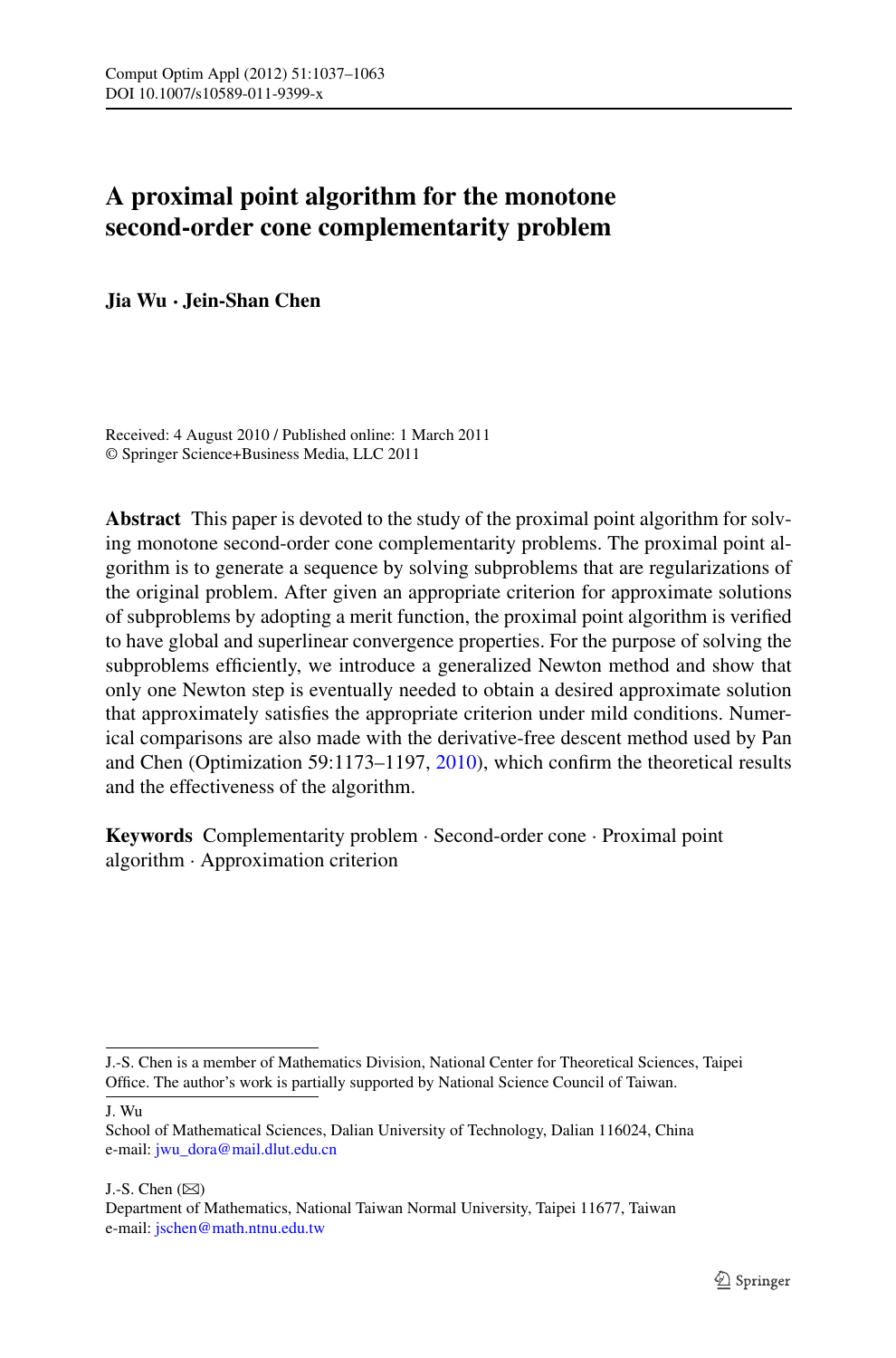#### <span id="page-1-2"></span>**1 Introduction**

The second-order cone complementarity problem (SOCCP) which is a natural extension of nonlinear complementarity problem (NCP), is to find  $x \in \mathbb{R}^n$  satisfying

$$
SOCCP(F): \langle F(x), x \rangle = 0, \quad F(x) \in \mathcal{K}, \ x \in \mathcal{K}, \tag{1.1}
$$

where  $\langle \cdot, \cdot \rangle$  is the Euclidean inner product, F is a mapping from  $\mathfrak{R}^n$  into  $\mathfrak{R}^n$ , and K is the Cartesian product of second-order cones (SOC), in other words,

<span id="page-1-0"></span>
$$
\mathcal{K} = \mathcal{K}^{n_1} \times \dots \times \mathcal{K}^{n_q},\tag{1.2}
$$

where  $q, n_1, ..., n_q \ge 1, n_1 + ... + n_q = n$ , and for each  $i \in \{1, ..., q\}$ 

$$
\mathcal{K}^{n_i} := \{ (x_0, \bar{x}) \in \Re \times \Re^{n_i - 1} | \|\bar{x}\| \le x_0 \},\
$$

with  $\|\cdot\|$  denoting the Euclidean norm and  $\mathcal{K}^1$  denoting the set of nonnegative reals  $\mathfrak{R}_+$ . If  $\mathcal{K} = \mathfrak{R}_+^n$ , then ([1.1](#page-1-0)) reduces to the nonlinear complementarity problem. Throughout this paper, corresponding to the Cartesian structure of  $K$ , we write  $F = (F_1, \ldots, F_a)$  and  $x = (x_1, \ldots, x_a)$  with  $F_i$  being mappings from  $\mathbb{R}^n$  to  $\mathbb{R}^{n_i}$  and  $x_i \in \mathbb{R}^{n_i}$ , for each  $i \in \{1, ..., q\}$ . We also assume that the mapping *F* is continuously differentiable and monotone.

Until now, a variety of methods for solving SOCCP have been proposed and investigated. They include interior-point methods [[1,](#page-25-0) [2,](#page-25-1) [13,](#page-26-1) [18,](#page-26-2) [28](#page-26-3), [31](#page-26-4)], the smoothing Newton methods [\[6](#page-26-5), [10](#page-26-6)], the merit function method [[5\]](#page-26-7) and the semismooth Newton method [[11](#page-26-8)], where the last three kinds of methods are all based on an SOC complementarity function or a merit function.

The proximal point algorithm (PPA) is known for its theoretically nice convergence properties, which was first proposed by Martinet [\[16](#page-26-9)] and further studied by Rockafellar [[24\]](#page-26-10). PPA is a procedure for finding a vector *z* satisfying  $0 \in \mathcal{T}(z)$ , where  $\mathcal T$  is a maximal monotone operator. Therefore, it can be applied to a broad class of problems such as convex programming problems, monotone variational inequality problems, and monotone complementarity problems.

In this paper, motivated by the work of Yamashita and Fukushima [\[29](#page-26-11)] for the NCPs, we focus on introducing PPA for solving the SOC complementarity problems. For SOCCP(F), given the current point  $x^k$ , PPA obtains the next point  $x^{k+1}$  by approximately solving the subproblem

$$
SOCCP(F^k): \langle F^k(x), x \rangle = 0, \quad F^k(x) \in \mathcal{K}, \ x \in \mathcal{K}, \tag{1.3}
$$

where  $F^k: \mathbb{R}^n \to \mathbb{R}^n$  is defined by

<span id="page-1-3"></span><span id="page-1-1"></span>
$$
F^{k}(x) := F(x) + c_{k}(x - x^{k})
$$
\n(1.4)

with  $c_k > 0$ . It is obvious that  $F^k$  is strongly monotone when F is monotone. Then, by [[8,](#page-26-12) Theorem 2.3.3], the subproblem  $\text{SOCCP}(F^k)$ , which is more tractable than the original problem, always has a unique solution. Thus, PPA is well defined. It was pointed out in [[15,](#page-26-13) [24](#page-26-10)] that with appropriate criteria for approximate solutions of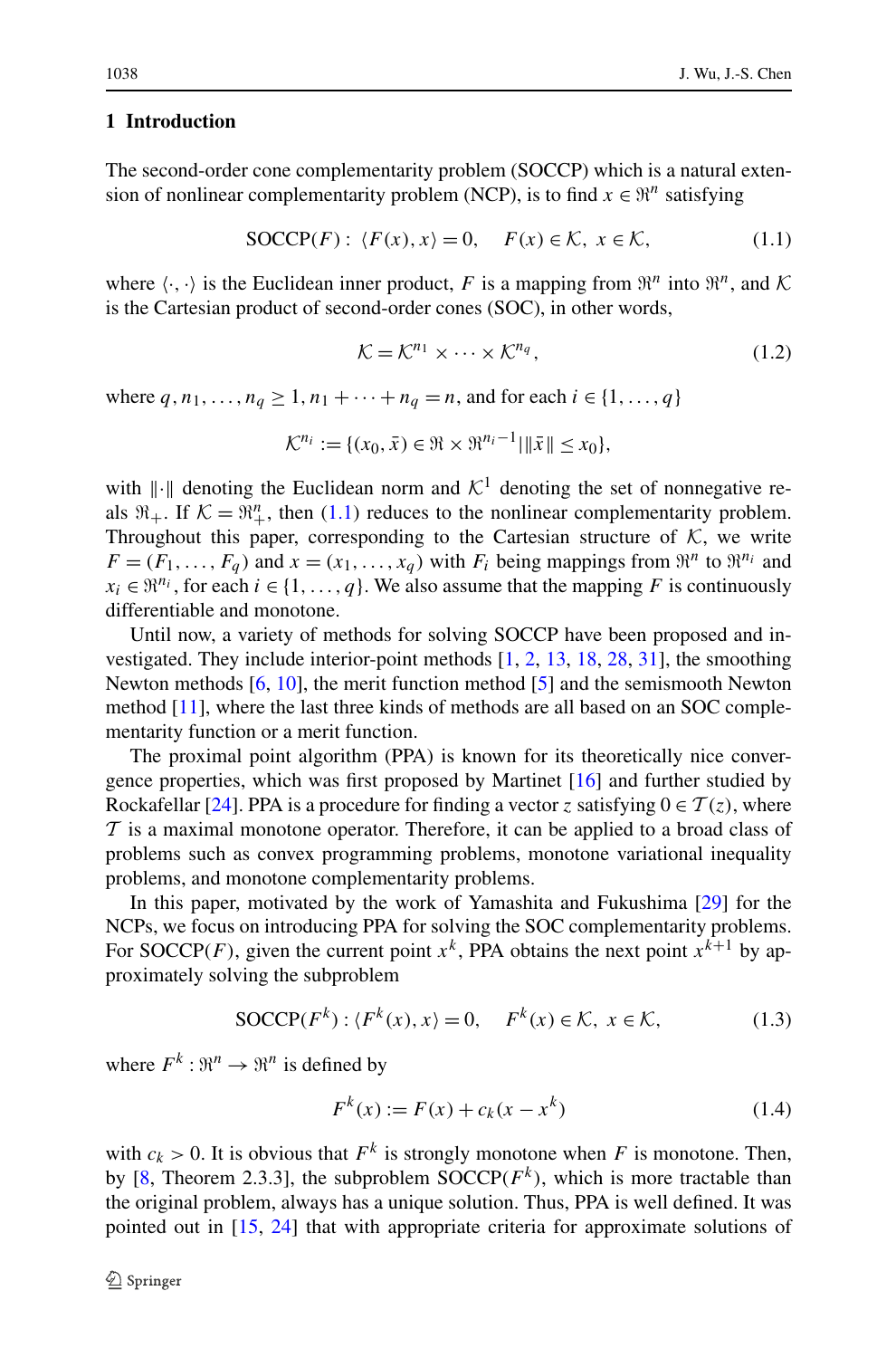subproblems ([1.3](#page-1-1)), PPA has global and superlinear convergence property under mild conditions. However, those criteria are usually not easy to check. Inspired by [[29\]](#page-26-11), we give a practical criterion based on a new merit function for SOCCP proposed by Chen in  $[3]$  $[3]$ . Another implementation issue is how to solve subproblems efficiently and obtain an approximate solution such that the approximation criterion for the subproblem is fulfilled. We use a generalized Newton method proposed by De Luca et al. [[14\]](#page-26-15) which is used in [[29\]](#page-26-11) for the NCP case to solve subproblems. We also give the conditions under which the approximation criterion is eventually approximately fulfilled by a single Newton iteration of the generalized Newton method.

The following notations and terminologies are used throughout the paper. *I* represents an identity matrix of suitable dimension,  $\mathbb{R}^n$  denotes the space of *n*-dimensional real column vectors, and  $\mathbb{R}^{n_1} \times \cdots \times \mathbb{R}^{n_q}$  is identified with  $\mathbb{R}^{n_1+\cdots+n_q}$ . Thus,  $(x_1, \ldots, x_q) \in \mathbb{R}^{n_1} \times \cdots \times \mathbb{R}^{n_q}$  is viewed as a column vector in  $\mathbb{R}^{n_1 + \cdots + n_q}$ . For any two vectors *u* and *v*, the Euclidean inner product is denoted by  $\langle u, v \rangle := u^T v$  and for any vector *w*, the norm  $||w||$  is induced by the inner product which is called the Euclidean vector norm. For a matrix M, the norm  $||M||$  is denoted to be the matrix norm induced by the Euclidean vector norm, that is the spectral norm. Given a differentiable mapping  $F: \mathbb{R}^n \to \mathbb{R}^l$ , we denote by  $\mathcal{J}F(x)$  the Jacobian of *F* at *x* and  $\nabla F(x) := \mathcal{J}F(x)^{*}$ , the adjoint of  $\mathcal{J}F(x)$ . For a symmetric matrix *M*, we write  $M \geq O$  (respectively,  $M \geq O$ ) if *M* is positive definite (respectively, positive semidefinite). Given a finite number of square matrices  $Q_1, \ldots, Q_a$ , we denote the block diagonal matrix with these matrices as block diagonals by diag( $Q_1, \ldots, Q_q$ ) or by diag( $Q_i$ ,  $i = 1, ..., q$ ). If  $\mathcal I$  and  $\mathcal B$  are index sets such that  $\mathcal I, \mathcal B \subseteq \{1, 2, ..., q\}$ , we denote by  $P_{IB}$  the block matrix consisting of the sub-matrices  $P_{ik} \in \mathbb{R}^{n_i \times n_k}$  of *P* with  $i \in \mathcal{I}, k \in \mathcal{B}$ , and denote by  $x_B$  a vector consisting of sub-vectors  $x_i \in \mathbb{R}^{n_i}$  with  $i \in \mathcal{B}$ .

<span id="page-2-0"></span>The organization of this paper is as follows. In Sect. [2](#page-2-0), we recall some notions and background materials. Section [3](#page-9-0) is devoted to developing proximal point method to solve the monotone second-order cone complementarity problem with a practical approximation criterion based on a new merit function. In Sect. [4](#page-12-0), a generalized Newton method is introduced to solve the subproblems and we prove that the proximal point algorithm in Sect. [3](#page-9-0) has approximate genuine superlinear convergence under mild conditions, which is the main result of this paper. In Sect. [5,](#page-23-0) we report the numerical results for several test problems. Section [6](#page-25-2) is to give conclusions.

# **2 Preliminaries**

In this section, we review some background materials that will be used in the sequel. We first recall some mathematical concepts and the Jordan algebra associated with the SOC. Then we talk about the complementarity functions and three merit functions for SOCCP. Finally, we briefly mention the proximal point algorithm.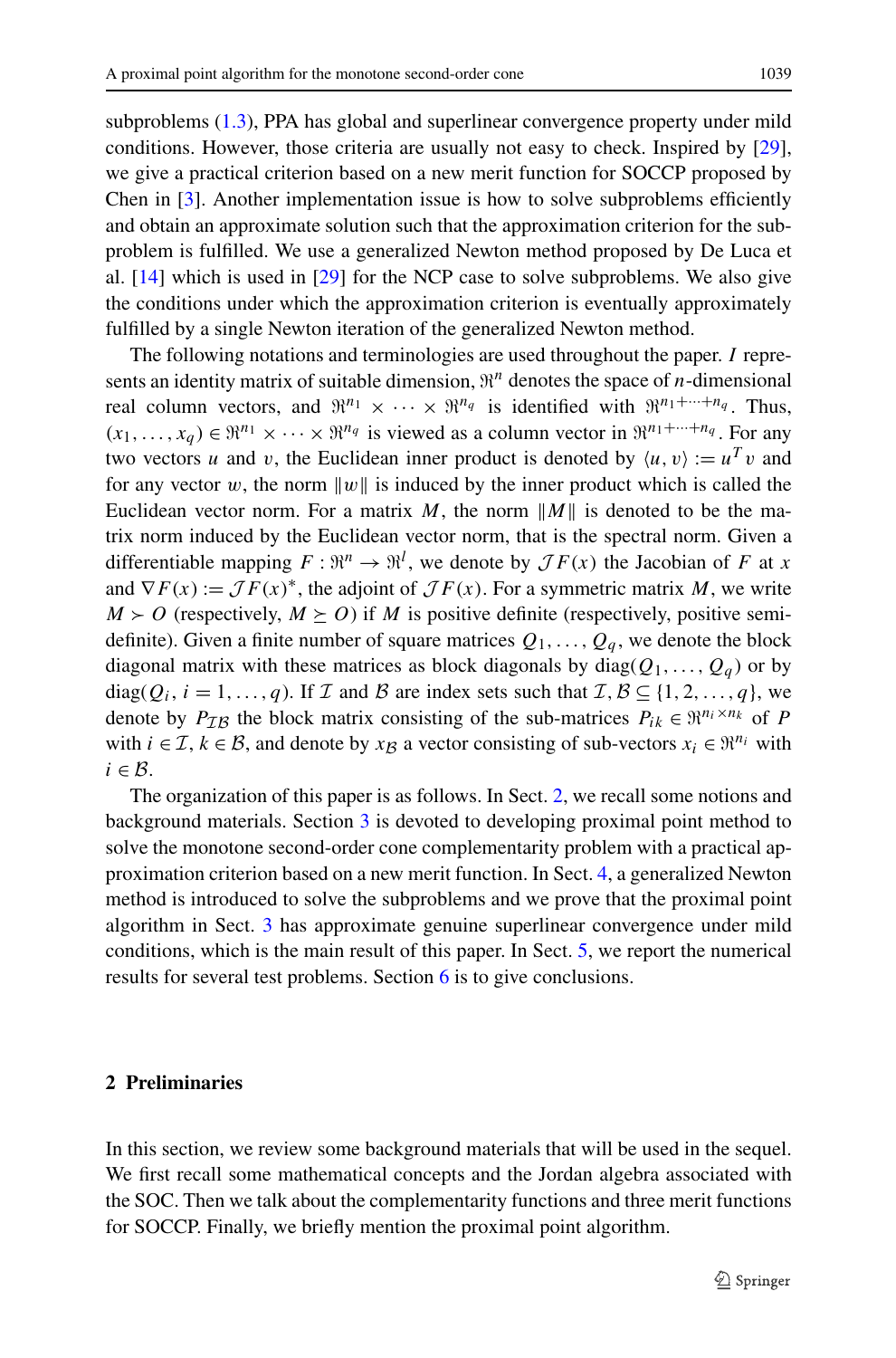#### 2.1 Mathematical concepts

Given a set  $\Omega \in \mathbb{R}^n$  locally closed around  $\bar{x} \in \Omega$ , define the regular normal cone to  $\Omega$ at  $\bar{x}$  by

$$
\widehat{\mathcal{N}}_{\Omega}(\bar{x}) := \left\{ v \in \mathfrak{R}^n \middle| \limsup_{x \to \bar{x}} \frac{\langle v, x - \bar{x} \rangle}{\Vert x - \bar{x} \Vert} \le 0 \right\}.
$$

The (limiting) normal cone to  $\Omega$  at  $\bar{x}$  is defined by

$$
\mathcal{N}_{\Omega}(\bar{x}) := \limsup_{x \to \bar{x}} \mathcal{N}_{\Omega}(x),
$$

where "limsup" is the Painlevé-Kuratowski outer limit of sets (see  $[25]$  $[25]$  $[25]$ ).

We now recall definitions of monotonicity of a mapping which are needed for the assumptions throughout this paper. We say that a mapping  $G : \mathbb{R}^n \to \mathbb{R}^n$  is monotone if

$$
\langle G(\zeta)-G(\xi), \zeta-\xi\rangle \geq 0, \quad \forall \zeta, \xi \in \mathbb{R}^n.
$$

Moreover, *G* is strongly monotone if there exists  $\rho > 0$  such that

$$
\langle G(\zeta) - G(\xi), \zeta - \xi \rangle \ge \rho \|\zeta - \xi\|^2, \quad \forall \zeta, \xi \in \mathbb{R}^n.
$$

It is well known that, when *G* is continuously differentiable, *G* is monotone if and only if  $\nabla G(\zeta)$  is positive semidefinite for all  $\zeta \in \mathbb{R}^n$  while *G* is strongly monotone if and only if  $\nabla G(\zeta)$  is positive definite for all  $\zeta \in \mathbb{R}^n$ . For more details about monotonicity, please refer to [[8](#page-26-12)].

There is another kind of concepts called Cartesian *P* -properties which have close relationship with monotonicity concept and are introduced by Chen and Qi [[4\]](#page-26-17) for a linear transformation. Here we present the definitions of Cartesian *P* -properties for a matrix  $M \in \mathbb{R}^{n \times n}$  and the nonlinear generalization in the setting of K.

A matrix  $M \in \mathbb{R}^{n \times n}$  is said to have the Cartesian *P*-property if for any  $0 \neq x =$  $(x_1, \ldots, x_a) \in \mathbb{R}^n$  with  $x_i \in \mathbb{R}^{n_i}$ , there exists an index  $v \in \{1, 2, \ldots, q\}$  such that  $\langle x_v, (Mx)_v \rangle > 0$ . And *M* is said to have the Cartesian *P*<sub>0</sub>-property if the above strict inequality becomes  $\langle x_v, (Mx)_v \rangle \ge 0$  where the chosen index *ν* satisfies  $x_v \ne 0$ .

Given a mapping  $G = (G_1, \ldots, G_a)$  with  $G_i : \mathbb{R}^n \to \mathbb{R}^{n_i}$ , G is said to have the uniform Cartesian *P*-property if for any  $x = (x_1, \ldots, x_q)$ ,  $y = (y_1, \ldots, y_q) \in \mathbb{R}^n$ , there is an index  $v \in \{1, 2, ..., q\}$  and a positive constant  $\rho > 0$  such that

$$
\langle x_{\nu} - y_{\nu}, G_{\nu}(x) - G_{\nu}(y) \rangle \ge \rho \|x - y\|^2.
$$

In addition, for a single-valued Lipschitz continuous mapping  $G : \mathbb{R}^n \to \mathbb{R}^m$ , the B-subdifferential of *G* at *x* denoted by  $\partial_B G(x)$ , is defined as

$$
\partial_B G(x) := \left\{ \lim_{k \to \infty} \mathcal{J}G(x^k) \big| x^k \to x, G \text{ is differentiable at } x^k \right\}.
$$

The convex hull of  $\partial_B G(x)$  is the Clarke's generalized Jacobian of G at x, denoted by *∂G(x)*, see [\[7](#page-26-18)]. We say that *G* is strongly BD-regular at *x* if every element of *∂BG(x)* is nonsingular.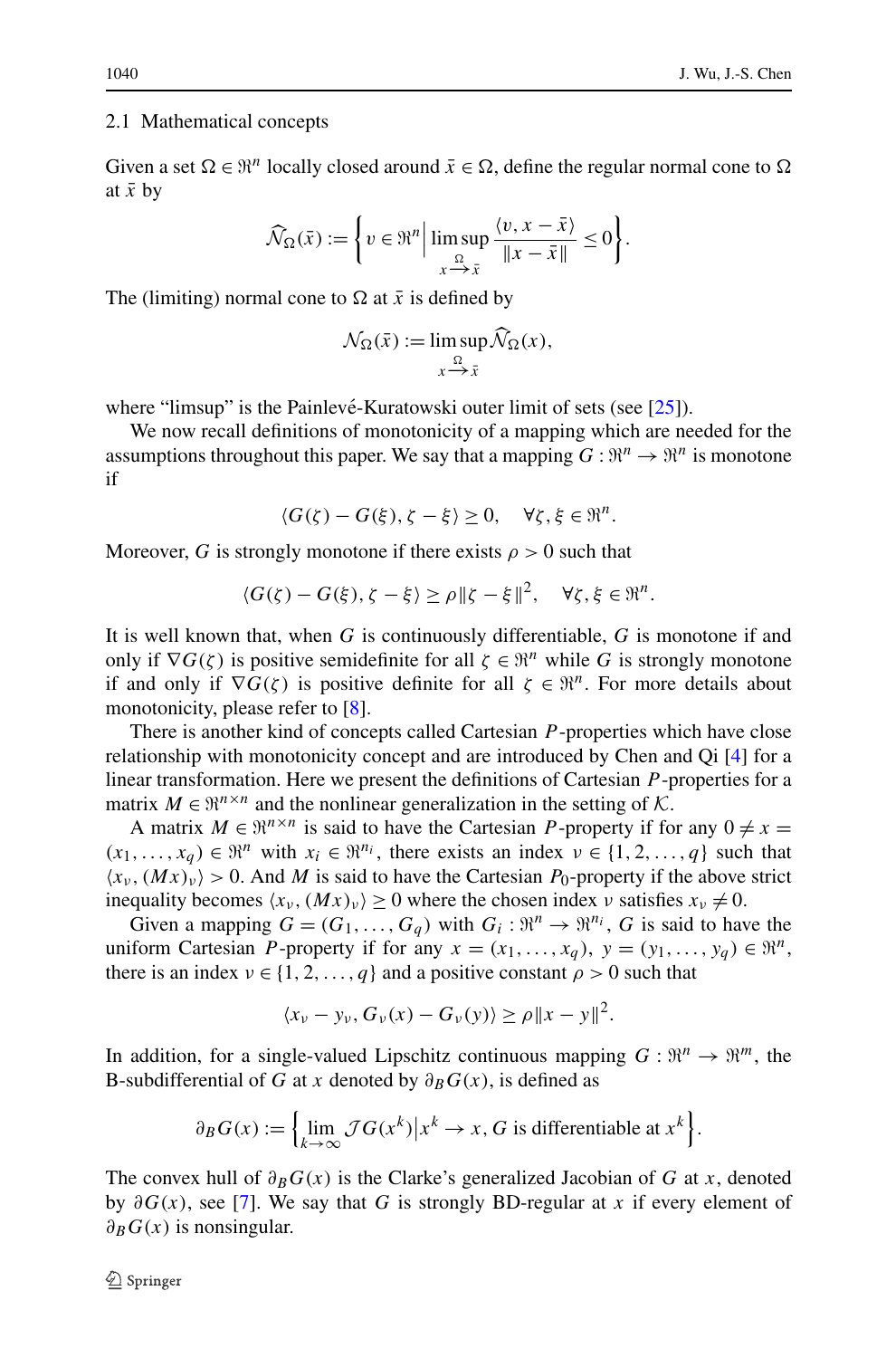There is another important concept named semismoothness which was first introduced in [[17\]](#page-26-19) for functionals and was extended in [\[23](#page-26-20)] to vector-valued functions. Let  $G: \mathbb{R}^n \to \mathbb{R}^m$  be a locally Lipschitz continuous mapping. We say that G is semismooth at a point  $x \in \mathbb{R}^n$  if *G* is directionally differentiable and for any  $\Delta x \in \mathbb{R}^n$  and  $V \in \partial G(x + \Delta x)$  with  $\Delta x \to 0$ ,

$$
G(x + \Delta x) - G(x) - V(\Delta x) = o(\|\Delta x\|).
$$

Furthermore, *G* is said to be strongly semismooth at *x* if *G* is semismooth at *x* and for any  $\Delta x \in \mathbb{R}^n$  and  $V \in \partial G(x + \Delta x)$  with  $\Delta x \to 0$ ,

$$
G(x + \Delta x) - G(x) - V(\Delta x) = O(||\Delta x||^2).
$$

#### 2.2 Jordan algebra associated with SOC

It is known that  $K^l$  is a closed convex self-dual cone with nonempty interior given by

$$
int(\mathcal{K}^l) := \{x = (x_0, \bar{x}) \in \Re \times \Re^{l-1} |x_0 > ||\bar{x}||\}.
$$

For any  $x = (x_0, \bar{x}) \in \mathbb{R}^l$  and  $y = (y_0, \bar{y}) \in \mathbb{R}^l$ , we define their Jordan product as

$$
x \circ y = (x^T y, y_0 \bar{x} + x_0 \bar{y}).
$$

We write  $x^2$  to mean  $x \circ x$  and write  $x + y$  to mean the usual componentwise addition of vectors. Moreover, if  $x \in \mathcal{K}^l$ , there exists a unique vector in  $\mathcal{K}^l$ , which we denote by  $x^{\frac{1}{2}}$ , such that  $(x^{\frac{1}{2}})^2 = x^{\frac{1}{2}} \circ x^{\frac{1}{2}} = x$ . And we recall that each  $x = (x_0, \bar{x}) \in \mathbb{R} \times \mathbb{R}^{l-1}$  admits a spectral factorization, associated with  $\mathcal{K}^l$ , of the form

<span id="page-4-0"></span>
$$
x = \lambda_1(x)u_x^1 + \lambda_2(x)u_x^2,
$$

where  $\lambda_1(x)$ ,  $\lambda_2(x)$  and  $u_x^1$ ,  $u_x^2$  are the spectral values and the associated spectral vectors of *x*, respectively, defined by

$$
\lambda_i(x) = x_0 + (-1)^i ||\bar{x}||,
$$
\n $u_x^i = \frac{1}{2}(1, (-1)^i \omega), \quad i = 1, 2$ 

<span id="page-4-1"></span>with  $\omega = \bar{x}/\|\bar{x}\|$  if  $\bar{x} \neq 0$  and otherwise  $\omega$  being any vector in  $\mathfrak{R}^{l-1}$  satisfying  $\|\omega\| = 1.$ 

For each  $x = (x_0, \bar{x}) \in \mathbb{R}^l$ , define the matrix  $L_x$  by

$$
L_x := \begin{bmatrix} x_0 & \bar{x}^T \\ \bar{x} & x_0 I \end{bmatrix},
$$
\n(2.1)

which can be viewed as a linear mapping from  $\mathfrak{R}^l$  to  $\mathfrak{R}^l$ .

**Lemma [2.1](#page-4-0)** *The mapping*  $L_x$  *defined by* (2.1) *has the following properties.* 

- (a)  $L_x y = x \circ y$  *and*  $L_{x+y} = L_x + L_y$  *for any*  $y \in \mathbb{R}^l$ .
- (b)  $x \in \mathcal{K}^l$  *if and only if*  $L_x \geq 0$ . And  $x \in \text{int } \mathcal{K}^l$  *if and only if*  $L_x > 0$ .
- (c)  $L_x$  *is invertible whenever*  $x \in \text{int } \mathcal{K}^l$ .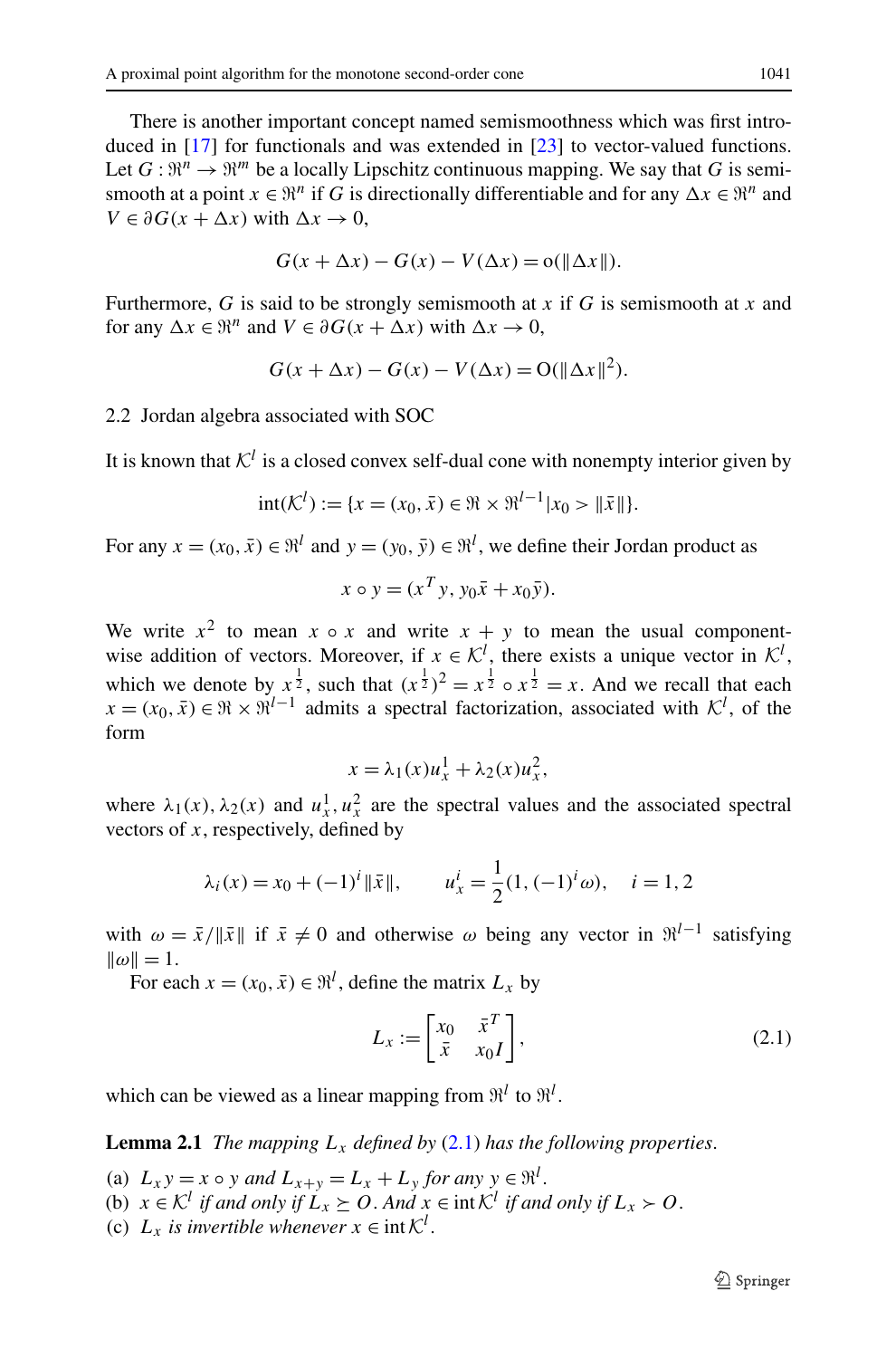*Proof* Please see [\[5](#page-26-7), [10](#page-26-6)].  $\Box$ 

## 2.3 Complementarity and merit functions associated with SOC

In this subsection, we discuss three reformulations of SOCCP that will play an important role in the sequel of this paper. We deal with the problem  $SOCCP(\tilde{F})$ , where  $\hat{F}: \Re^n \to \Re^n$  is a certain mapping that has the same structure with *F* in Sect. [1,](#page-1-2) that is,  $\hat{F} = (\hat{F}_1, \ldots, \hat{F}_q)$  with  $\hat{F}_i : \mathfrak{R}^n \to \mathfrak{R}^{n_i}$ .

A mapping  $\phi$ :  $\hat{\mathbb{R}}^l \times \mathbb{R}^l \to \mathbb{R}^l$  is called an SOC complementarity function associated with the cone  $K^l$  if

<span id="page-5-1"></span><span id="page-5-0"></span>
$$
\phi(x, y) = 0 \quad \Leftrightarrow \quad x \in \mathcal{K}^l, \quad y \in \mathcal{K}^l, \quad \langle x, y \rangle = 0. \tag{2.2}
$$

A popular choice of  $\phi$  is the vector-valued Fischer-Brumeister (FB) function, defined by

$$
\phi_{\text{FB}}(x, y) := (x^2 + y^2)^{\frac{1}{2}} - x - y, \quad \forall x, y \in \mathfrak{R}^l. \tag{2.3}
$$

The function was shown in  $[10]$  $[10]$  to satisfy the equivalence [\(2.2\)](#page-5-0), and therefore its squared norm

<span id="page-5-5"></span><span id="page-5-2"></span>
$$
\psi_{\text{FB}}(x, y) := \frac{1}{2} ||\phi_{\text{FB}}(x, y)||^2
$$
 (2.4)

is a merit function. The functions  $\phi_{FB}$  and  $\psi_{FB}$  were studied in the literature [[5,](#page-26-7) [26\]](#page-26-21), in which  $\phi_{FB}$  was shown semismooth in [\[26](#page-26-21)] whereas  $\psi_{FB}$  was proved smooth every-where in [[5\]](#page-26-7). Due to these favorable properties, the  $SOCCP(\hat{F})$  can be reformulated as the following nonsmooth system of equations

<span id="page-5-3"></span>
$$
\Phi_{\text{FB}}(x) := \begin{pmatrix} \phi_{\text{FB}}(x_1, \hat{F}_1(x)) \\ \vdots \\ \phi_{\text{FB}}(x_i, \hat{F}_i(x)) \\ \vdots \\ \phi_{\text{FB}}(x_q, \hat{F}_q(x)) \end{pmatrix} = 0, \quad (2.5)
$$

<span id="page-5-4"></span>where  $\phi_{FB}$  is defined as in ([2.3](#page-5-1)) with a suitable dimension *l*. Moreover, its squared norm induces a smooth merit function, given by

$$
f_{\rm FB}(x) := \frac{1}{2} \|\Phi_{\rm FB}(x)\|^2 = \sum_{i=1}^q \psi_{\rm FB}(x_i, \hat{F}_i(x)).
$$
 (2.6)

**Lemma 2.2** *The mappings*  $\Phi_{FB}$  *and*  $f_{FB}$  *defined in* [\(2.5\)](#page-5-2) *and* [\(2.6\)](#page-5-3) *have the following properties*.

- (a) If  $\hat{F}$  is continuously differentiable, then  $\Phi_{FB}$  is semismooth.
- (b) *If*  $\nabla \hat{F}$  *is locally Lipschitz continuous, then*  $\Phi_{FB}$  *is strongly semismooth.*
- (c) If  $\hat{F}$  is continuously differentiable, then  $f_{FR}$  is continuously differentiable every*where*.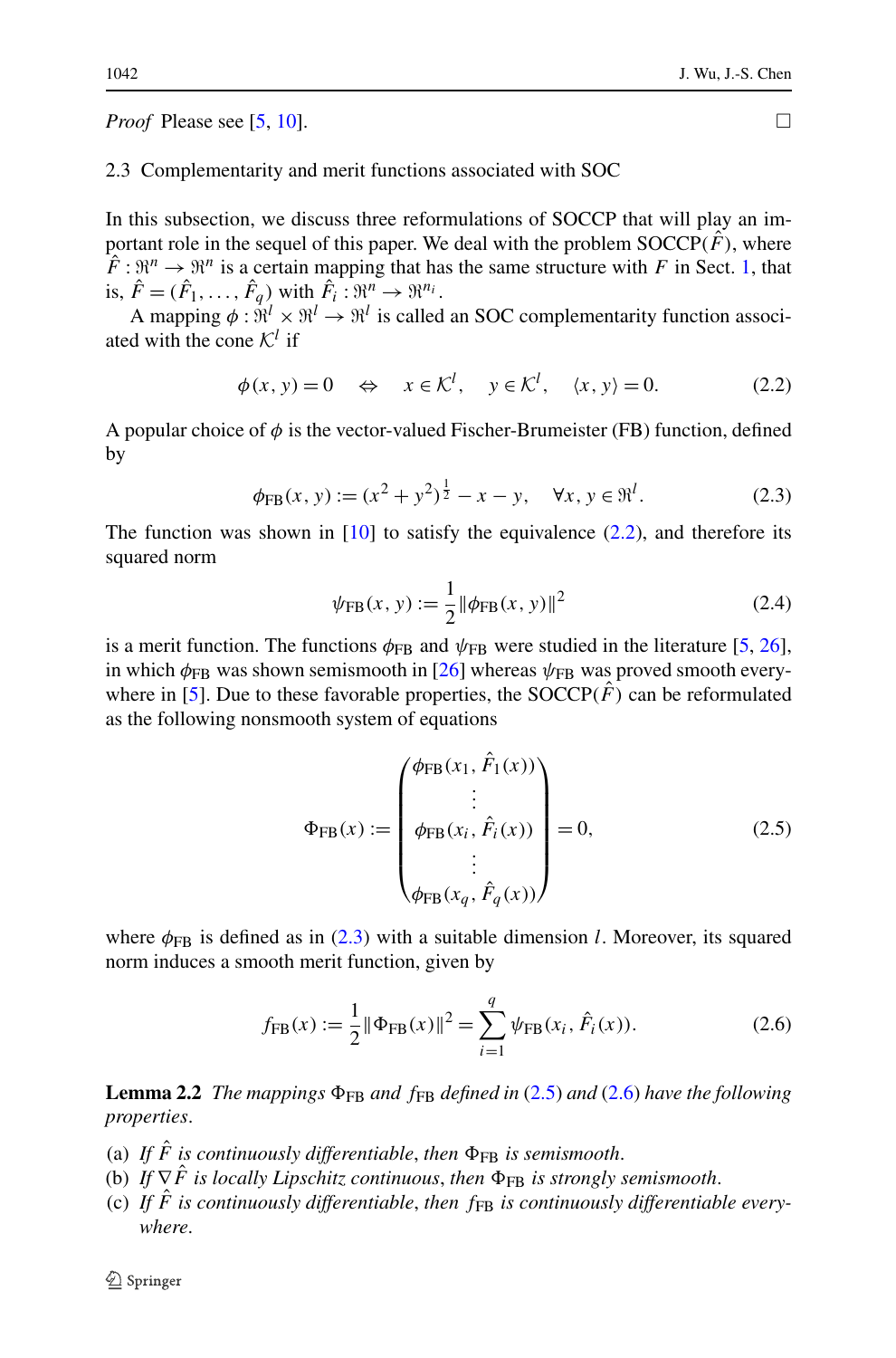- (d) *If*  $\hat{F}$  *is continuously differentiable and*  $\nabla \hat{F}(x)$  *at any*  $x \in \mathbb{R}^n$  *has the Cartesian P*<sub>0</sub>*-property*, *then every stationary point of*  $f_{FB}$  *is a solution to the* SOCCP $(\hat{F})$ .
- (e) If  $\hat{F}$  *is strongly monotone and*  $x^*$  *is a nondegenerate solution of* SOCCP( $\hat{F}$ ), *i.e.*,  $\hat{F}_i(x^*) + x_i^* \in \text{int } \mathcal{K}^{n_i} \text{ for all } i \in \{1, ..., q\}.$  *Then*  $\Phi_{FB}$  *is strongly BD-regular at x*∗.

*Proof* Items (a) and (b) come from [\[26](#page-26-21), Corollary 3.3] and the fact that the composite of (strongly) semismooth functions is (strongly) semismooth by [[9,](#page-26-22) Theorem 19]. Item (c) was shown by Chen and Tseng, which is an immediate consequences of [\[5](#page-26-7), Proposition 2]. Item (d) is due to [[19,](#page-26-23) Proposition 5.1].

For item (e), since  $\nabla \hat{F}(x^*)$  has Cartesian *P*-property and is positive definite, which can be obtained from the strongly monotonicity of  $\hat{F}$ , it follows from [\[20](#page-26-24), Proposition 2.1] that the conditions in  $[19,$  $[19,$  Theorem 4.1] are satisfied and hence (e) is proved.  $\Box$ 

Since the complementarity function  $\Phi_{FB}$  and its induced merit function  $f_{FB}$  have many useful properties described as in Lemma [2.2,](#page-5-4) especially when  $\hat{F}$  is strongly monotone, they play a crucial role in solving subproblems by using a generalized Newton method in Sect. [4.](#page-12-0) On the other hand, in [\[3](#page-26-14)], Chen extended a new merit function for the NCP to the SOCCP and studied conditions under which the new merit function provides a global error bound and has property of bounded level sets, which play an important role in convergence analysis. In contrast, the merit function  $f_{FB}$ lacks these properties. For this reason, we utilize this new merit function to describe the approximation criterion.

Let  $\psi_0$ :  $\mathbb{R}^l \times \mathbb{R}^l \to \mathbb{R}_+$  be defined by

<span id="page-6-0"></span>
$$
\psi_0(x, y) := \frac{1}{2} || \Pi_{\mathcal{K}^l}(x \circ y) ||^2,
$$

where the mapping  $\Pi_{\mathcal{K}^l}(\cdot)$  denotes the orthogonal projection onto the set  $\mathcal{K}^l$ . After taking the fixed parameter as in [[3\]](#page-26-14), a new merit function is defined as  $\psi(x, y) :=$  $\psi_0(x, y) + \psi_{FB}(x, y)$ , where  $\psi_{FB}$  is given by [\(2.4\)](#page-5-5). Via the new merit function, it was shown that the SOCCP $(\hat{F})$  is equivalent to the following global minimization:

$$
\min_{x \in \mathbb{R}^n} f(x) \quad \text{where } f(x) := \sum_{i=1}^q \psi(x_i, \hat{F}_i(x)). \tag{2.7}
$$

<span id="page-6-1"></span>Here  $\psi$  is defined with a suitable dimension *l*.

The properties about the function *f* including the error bound property and the boundedness of level sets which are given in [\[3](#page-26-14)] are summarized in the following three lemmas.

### **Lemma 2.3** *Let*  $f$  *be defined as in*  $(2.7)$ *.*

- (a) If  $\hat{F}$  is smooth, then f is smooth and  $f^{\frac{1}{2}}$  is uniformly locally Lipschitz continuous *on any compact set*.
- (b)  $f(\zeta) \ge 0$  *for all*  $\zeta \in \mathbb{R}^n$  *and*  $f(\zeta) = 0$  *if and only if*  $\zeta$  *solves the* SOCCP( $\hat{F}$ ).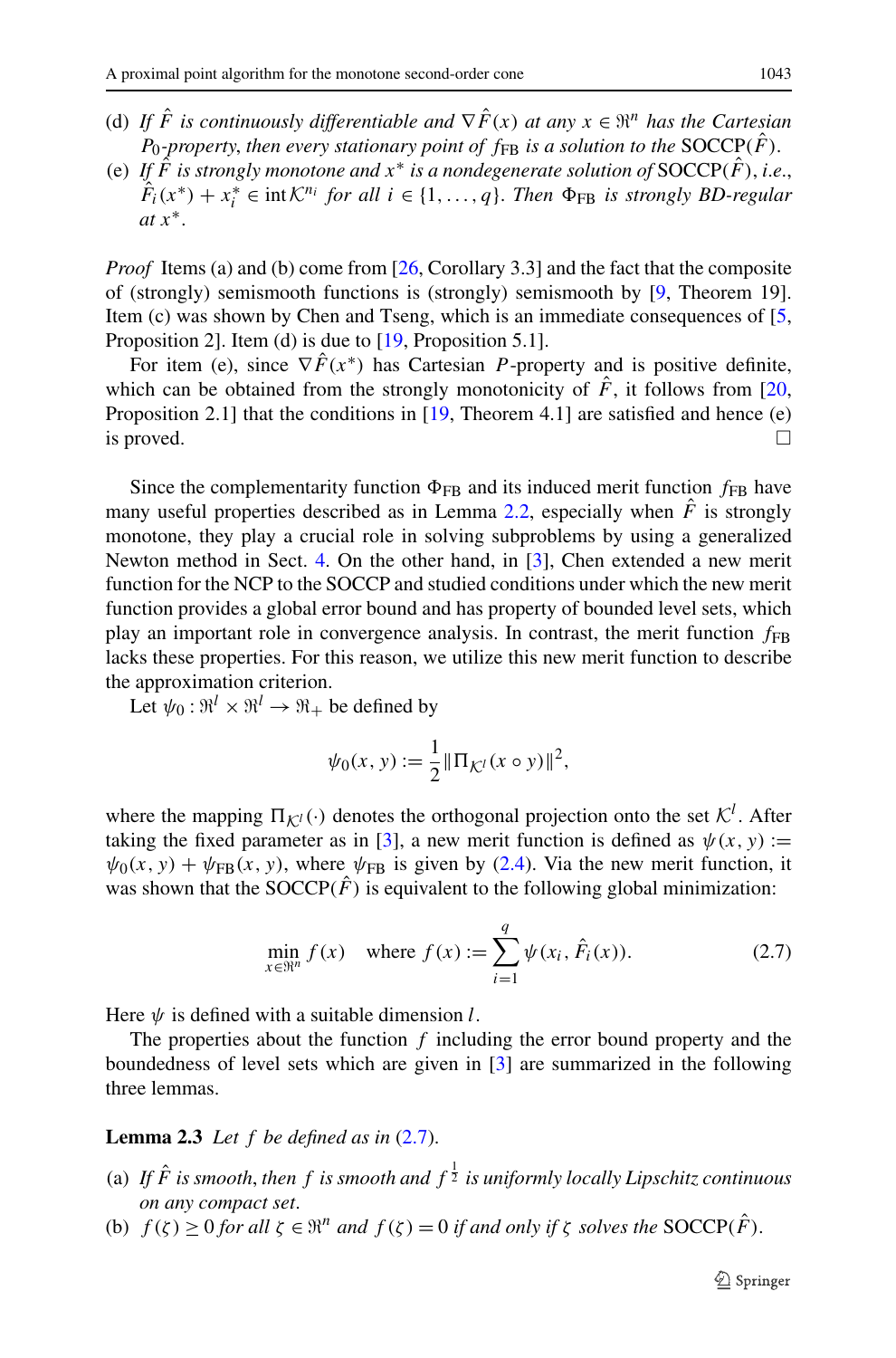(c) *Suppose that the SOCCP(* $\hat{F}$ *) has at least one solution, then*  $\zeta$  *is a global minimization of f if and only if*  $\zeta$  *solves the* SOCCP $(\hat{F})$ .

*Proof* From [[3,](#page-26-14) Proposition 3.2], we only need to prove that  $f^{\frac{1}{2}}$  is Lipschitz continuous on the set  $\{y | f(y) = 0\}$ . It follows from [[3,](#page-26-14) Proposition 3.1] that if  $f(y) = 0$ , then  $y_i \circ \hat{F}_i(y) = 0$  for all  $i = 1, 2, ..., q$ . Thus, for any  $y \in \{y | f(y) = 0\}$ , we have

$$
\begin{split}\n&\left|f(x)^{\frac{1}{2}} - f(y)^{\frac{1}{2}}\right| \\
&= f(x)^{\frac{1}{2}} \\
&\leq \frac{1}{\sqrt{2}} \sum_{i=1}^{q} \left( \|\Pi_{\mathcal{K}^{n_i}}(x_i \circ \hat{F}_i(x))\| + \|\phi_{\text{FB}}(x_i, \hat{F}_i(x))\| \right) \\
&= \frac{1}{\sqrt{2}} \sum_{i=1}^{q} \left( \|\Pi_{\mathcal{K}^{n_i}}(x_i \circ \hat{F}_i(x)) - \Pi_{\mathcal{K}^{n_i}}(y_i \circ \hat{F}_i(y))\| \right. \\
&\left. + \|\phi_{\text{FB}}(x_i, \hat{F}_i(x)) - \phi_{\text{FB}}(y_i, \hat{F}_i(y))\| \right).\n\end{split}
$$

<span id="page-7-0"></span>Noting that the functions  $x_i \circ \hat{F}_i(x)$  and  $\phi_{FB}(x_i, \hat{F}_i(x))$  are Lipschitz continuous provided that  $\hat{F}$  is smooth. Then from the Lipschitz continuity of  $\phi_{FB}$  and the nonexpansivity of projective mapping onto a convex set, we obtain that  $f^{\frac{1}{2}}$  is Lipschitz continuous at *y*. -

**Lemma 2.4** [\[3](#page-26-14), Proposition 4.1] *Suppose that*  $\hat{F}$  *is strongly monotone with the modulus*  $\rho > 0$  *and*  $\zeta^*$  *is the unique solution of* SOCCP( $\hat{F}$ ). Then there exists a scalar *τ >* 0 *such that*

<span id="page-7-1"></span>
$$
\tau \|\zeta - \zeta^*\|^2 \le 3\sqrt{2}f(\zeta)^{\frac{1}{2}}, \quad \forall \zeta \in \mathbb{R}^n,
$$
\n(2.8)

*where f is given by* [\(2.7](#page-6-0)) *and τ can be chosen as*

$$
\tau := \frac{\rho}{\max\{\sqrt{2}, \|\hat{F}(\zeta^*)\|, \|\zeta^*\|\}}.
$$

**Lemma 2.5** [[3,](#page-26-14) Proposition 4.2] *Suppose that*  $\hat{F}$  *is monotone and that* SOCCP $(\hat{F})$  *is strictly feasible, i.e., there exists*  $\hat{\zeta} \in \mathbb{R}^n$  *such that*  $\hat{F}(\hat{\zeta})$ ,  $\hat{\zeta} \in \text{int } \mathcal{K}$ . Then the level set

$$
\mathcal{L}(r) := \{ \zeta \in \Re^n | f(\zeta) \le r \}
$$

*is bounded for all*  $r \geq 0$ , *where*  $f$  *is given by* ([2.7](#page-6-0)).

Another SOC complementarity function which we usually call it the natural residual mapping is defined by

$$
\phi_{\rm NR}(x,\,y) := x - \Pi_{\mathcal{K}^l}(x - y), \quad \forall x,\, y \in \mathfrak{R}^l,
$$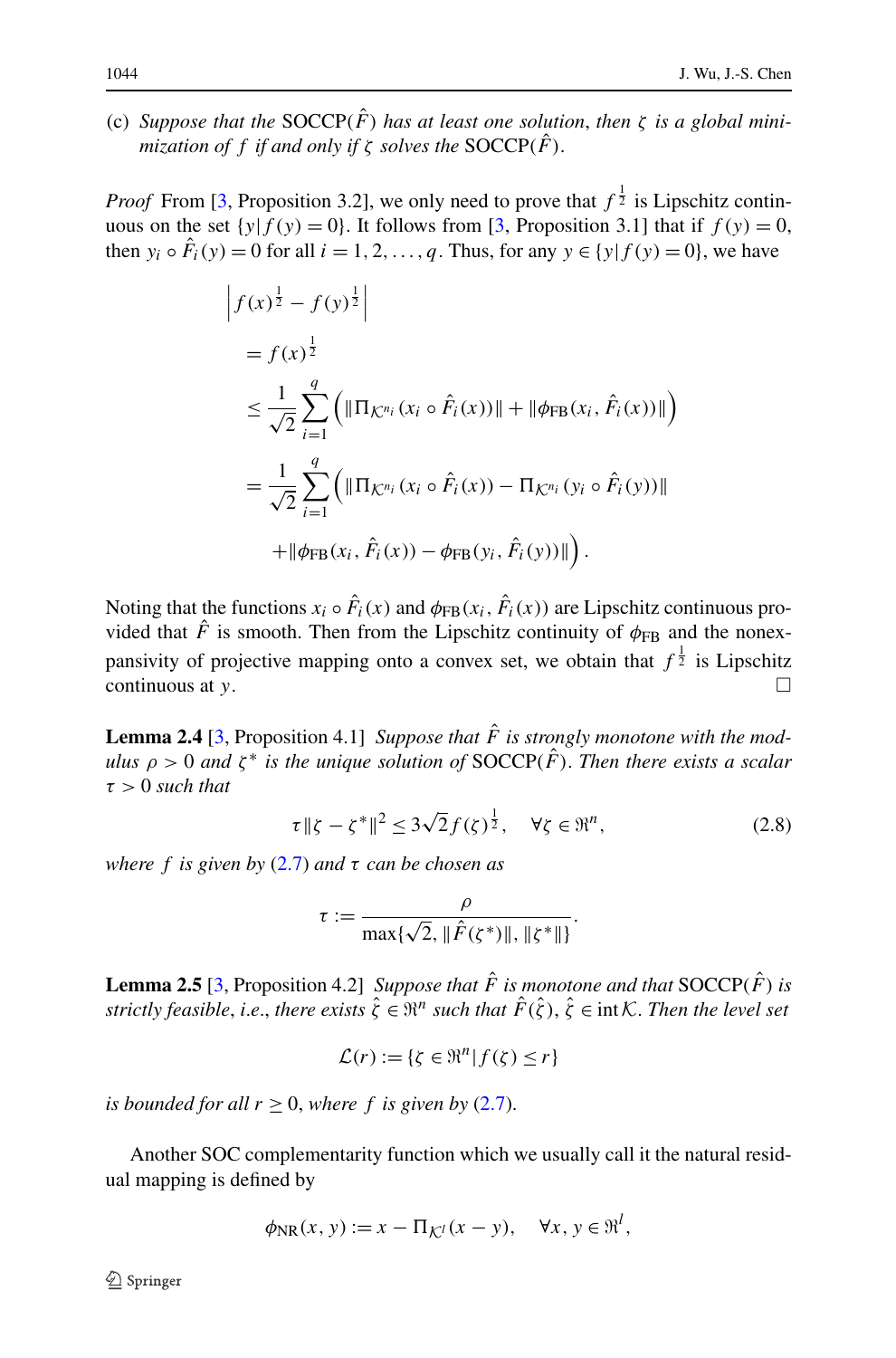<span id="page-8-1"></span>based on which we define the mapping  $\Phi_{NR} : \mathbb{R}^n \to \mathbb{R}^n$  as

<span id="page-8-0"></span>
$$
\Phi_{\text{NR}}(x) := \begin{pmatrix} \phi_{\text{NR}}(x_1, \hat{F}_1(x)) \\ \vdots \\ \phi_{\text{NR}}(x_i, \hat{F}_i(x)) \\ \vdots \\ \phi_{\text{NR}}(x_q, \hat{F}_q(x)) \end{pmatrix} .
$$
 (2.9)

Then it is straightforward to see that  $SOCCP(\hat{F})$  is equivalent to the system of equations  $\Phi_{\text{NR}}(x) = 0$ .

**Lemma 2.6** *The mapping*  $\Phi_{NR}$  *defined as in* ([2.9](#page-8-0)) *has the following properties.* 

- (a) If  $\hat{F}$  is continuously differentiable, then  $\Phi_{NR}$  is semismooth.
- (b) *If*  $\nabla \hat{F}$  *is locally Lipschitz continuous, then*  $\Phi_{NR}$  *is strongly semismooth.*
- (c) If  $\nabla \hat{F}(x)$  is positive definite, then every  $V \in \partial_B \Phi_{NR}(x)$  is nonsingular, *i.e.*,  $\Phi_{NR}$ *is strongly BD-regular at x*.

*Proof* Items (a) and (b) are obvious after combining [\[6](#page-26-5), Proposition 4.3] and [\[9,](#page-26-22) Theorem 19]. Note that these two items are also proved in [\[12](#page-26-25)] in a different approach. The proof of item (c) is similar to that in [[27\]](#page-26-26) and [\[30](#page-26-27)] for a more general setting, and we omit it.  $\Box$ 

From Lemma [2.6](#page-8-1)(c) we know that the natural residual mapping  $\Phi_{NR}$  is strongly BD-regular under weaker conditions than  $\Phi_{FR}$ . In view of this, we will use  $\Phi_{NR}$  to explore the condition of superlinear convergence of PPA in Sect. [3](#page-9-0).

2.4 Proximal point algorithm

Let  $\mathcal{T} : \mathbb{R}^n \rightrightarrows \mathbb{R}^n$  be a set-valued mapping defined by

<span id="page-8-2"></span>
$$
\mathcal{T}(x) := F(x) + \mathcal{N}\mathcal{K}(x). \tag{2.10}
$$

Then  $T$  is a maximal monotone mapping and  $SOCCP(F)$  defined by ([1.1](#page-1-0)) is equivalent to the problem of finding a point *x* such that

$$
0\in \mathcal{T}(x).
$$

The proximal point algorithm generates, for any starting point  $x^0$ , a sequence  $\{x^k\}$  by the approximate rule:

$$
x^{k+1} \approx P_k(x^k),
$$

where  $P_k := (I + \frac{1}{c_k}T)^{-1}$  is a single-valued mapping from  $\mathfrak{R}^n$  to  $\mathfrak{R}^n$ ,  $\{c_k\}$  is some sequence of positive real numbers, and  $x^{k+1} \approx P_k(x^k)$  means that  $x^{k+1}$  is an approximation to  $P_k(x^k)$ . Accordingly, for SOCCP(F),  $P_k(x^k)$  is given by

$$
P_k(x^k) = \left(I + \frac{1}{c_k}(F + \mathcal{N}_k)\right)^{-1}(x^k),
$$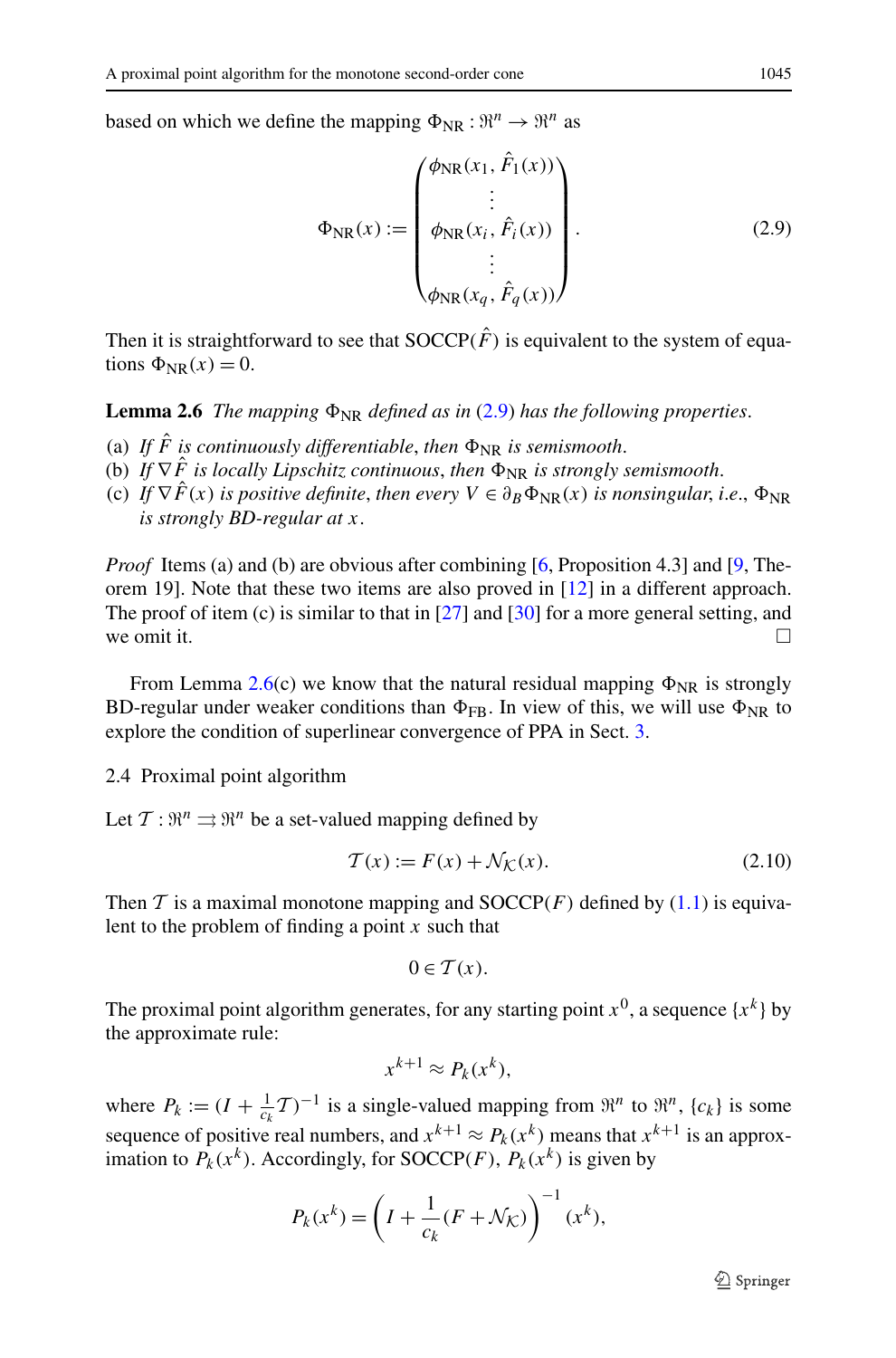<span id="page-9-1"></span>from which we have

$$
P_k(x^k) \in SOL(SOCCP(F^k)),
$$

<span id="page-9-2"></span>where  $F^k$  is defined by [\(1.4](#page-1-3)) and SOL(SOCCP( $F^k$ )) is the solution set of SOCCP( $F^k$ ). Therefore,  $x^{k+1}$  is given by an approximate solution of SOCCP( $F^k$ ). Two general criteria for the approximate calculation of  $P_k(x^k)$  proposed by Rockafellar [\[24](#page-26-10)] are as follows:

# **Criterion 2.1**

$$
||x^{k+1} - P_k(x^k)|| \le \varepsilon_k, \qquad \sum_{k=0}^{\infty} \varepsilon_k < \infty.
$$

## <span id="page-9-3"></span>**Criterion 2.2**

$$
||x^{k+1} - P_k(x^k)|| \le \eta_k ||x^{k+1} - x^k||, \qquad \sum_{k=0}^{\infty} \eta_k < \infty.
$$

Results on the convergence of the proximal point algorithm have already been studied in [[15,](#page-26-13) [24\]](#page-26-10) from which we know that Criterion [2.1](#page-9-1) guarantees global convergence while Criterion [2.2](#page-9-2), which is rather restrictive, ensures superlinear convergence.

<span id="page-9-5"></span>**Theorem [2.1](#page-9-1)** Let  $\{x^k\}$  be any sequence generated by the PPA under Criterion 2.1 *with*  ${c_k}$  *bounded. Suppose* SOCCP(*F*) *has at least one solution. Then*  ${x^k}$  *converges to a solution*  $x^*$  *of*  $SOCCP(F)$ .

*Proof* This can be proved by similar arguments as in  $[24,$  $[24,$  Theorem 1].

**Theorem 2.2** *Suppose the solution set*  $\bar{X}$  *of* SOCCP(*F*) *is nonempty, and let*  $\{x^k\}$  *be any sequence generated by PPA with Criterions* [2.1](#page-9-1) *and* [2.2](#page-9-2) *and*  $c_k \rightarrow 0$ . Let us also *assume that*

<span id="page-9-4"></span>
$$
\exists \delta > 0, \quad \exists C > 0,
$$
  
s.t.  $\text{dist}(x, \bar{X}) \le C ||w|| \quad \text{whenever } x \in \mathcal{T}^{-1}(\omega) \text{ and } ||\omega|| \le \delta.$  (2.11)

<span id="page-9-0"></span>*Then the sequence*  $\{dist(x^k, \bar{X})\}$  *converges to* 0 *superlinearly.* 

*Proof* This can be also verified by similar arguments as in [[15,](#page-26-13) Theorem 2.1].  $\Box$ 

## **3 A proximal point algorithm for solving SOCCP**

Based on the previous discussion, in this section we describe PPA for solving SOCCP $(F)$  as defined in  $(1.1)$  $(1.1)$  $(1.1)$  where  $F$  is smooth and monotone. We first illustrate the related mappings that will be used in the remainder of this paper.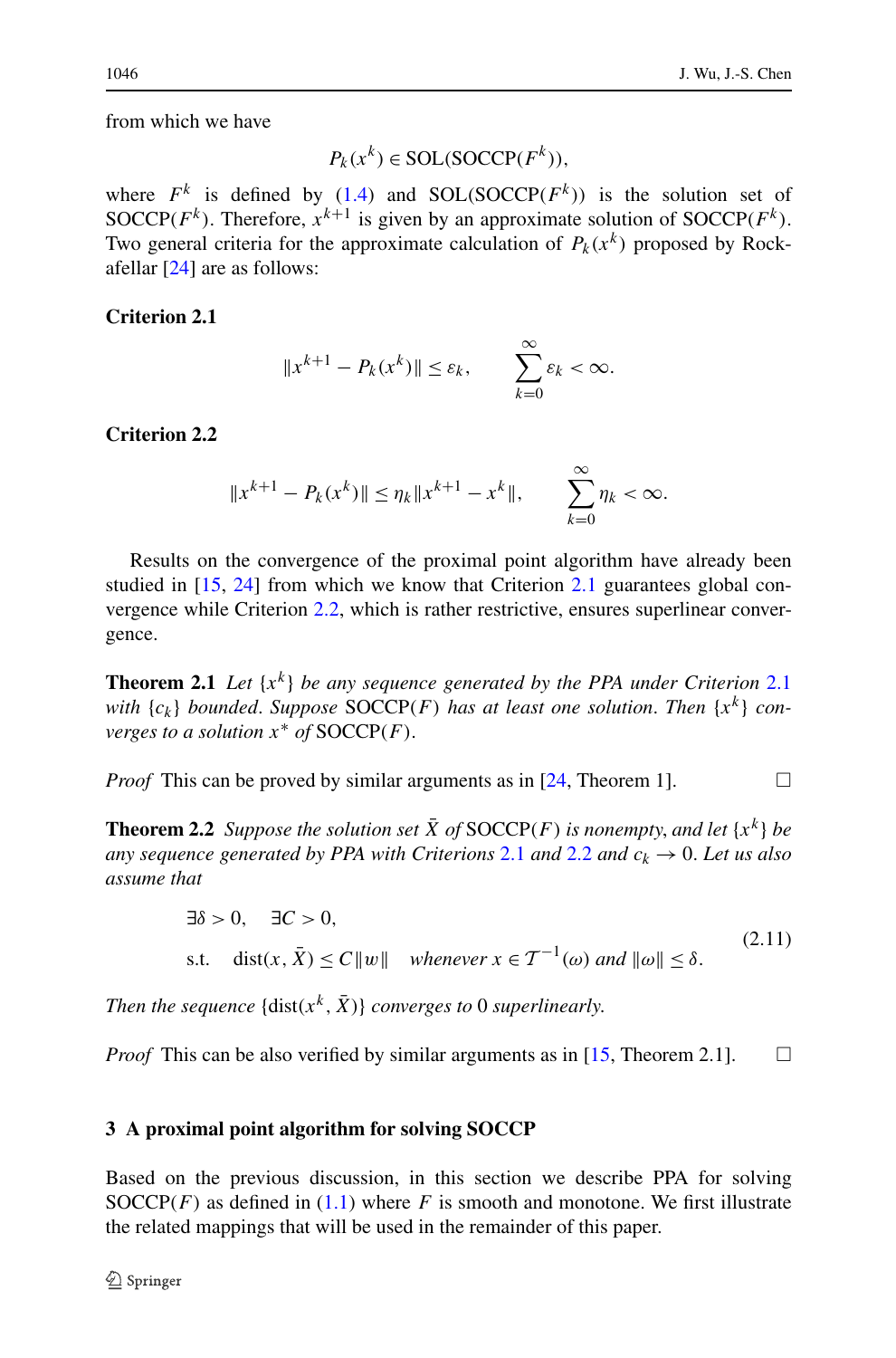The mappings  $\Phi_{\text{NR}}$ ,  $\Phi_{\text{FB}}$ ,  $f_{\text{FB}}$  are defined by [\(2.9\)](#page-8-0), [\(2.5\)](#page-5-2) and [\(2.6\)](#page-5-3), respectively, where the mapping  $\hat{F}$  is substituted by *F*. And the functions  $f^k$ ,  $f^k_{\text{FB}}$  and  $\Phi^k_{\text{FB}}$  are defined by ([2.7](#page-6-0)), ([2.6](#page-5-3)) and [\(2.5\)](#page-5-2), respectively, where the mapping  $\hat{F}$  is replaced by  $F^k$  which is given by [\(1.4\)](#page-1-3), i.e.,

$$
\Phi_{NR}(x) := \begin{pmatrix} \phi_{NR}(x_1, F_1(x)) \\ \vdots \\ \phi_{NR}(x_i, F_i(x)) \\ \vdots \\ \phi_{NR}(x_q, F_q(x)) \end{pmatrix}, \qquad \Phi_{FB}^k(x) := \begin{pmatrix} \phi_{FB}(x_1, F_1^k(x)) \\ \vdots \\ \phi_{FB}(x_i, F_i^k(x)) \\ \vdots \\ \phi_{FB}(x_q, F_q^k(x)) \end{pmatrix},
$$
\n
$$
\Phi_{FB}(x) := \begin{pmatrix} \phi_{FB}(x_1, F_1(x)) \\ \vdots \\ \phi_{FB}(x_i, F_i(x)) \\ \vdots \\ \phi_{FB}(x_q, F_q(x)) \end{pmatrix},
$$
\n
$$
f^k(x) := \sum_{i=1}^q \psi(x_i, F_i^k(x)), \qquad f_{FB}(x) := \frac{1}{2} || \Phi_{FB}(x) ||^2,
$$
\n
$$
f_{FB}^k(x) := \frac{1}{2} || \Phi_{FB}^k(x) ||^2.
$$

<span id="page-10-0"></span>Now we are in a position to describe the proximal point algorithm for solving Problem ([1.1](#page-1-0)).

## **Algorithm 3.1**

- **Step 0.** Choose parameters  $\alpha \in (0, 1)$ ,  $c_0 \in (0, 1)$  and an initial point  $x^0 \in \mathbb{R}^n$ . Set  $k := 0$ .
- **Step 1.** If  $x^k$  satisfies  $f_{FB}(x^k) = 0$ , then stop.
- <span id="page-10-2"></span>**Step 2.** Let  $F^k(x) = F(x) + c_k(x - x^k)$ . Get an approximation solution  $x^{k+1}$  of SOCCP $(F^k)$  that satisfies the condition

<span id="page-10-1"></span>
$$
f^{k}(x^{k+1}) \le \frac{c_{k}^{6} \min\{1, \|x^{k+1} - x^{k}\|^{4}\}}{18 \max\{\sqrt{2}, \|F^{k}(P_{k}(x^{k}))\|, \|P_{k}(x^{k})\|\}^{2}}.
$$
(3.1)

**Step 3.** Set  $c_{k+1} = \alpha c_k$  and  $k := k + 1$ . Go to Step 1.

**Theorem 3.1** *Let*  $\bar{X}$  *be the solution set of* SOCCP*(F)*. *If*  $\bar{X} \neq \emptyset$ , *then the sequence*  ${x^k}$  *generated by Algorithm* [3.1](#page-10-0) *converges to a solution*  $x^*$  *of* SOCCP*(F)*.

*Proof* From Theorem [2.1](#page-9-1), it suffices to prove that such  $\{x^k\}$  satisfies Criterion 2.1. Since  $F^k$  is strongly monotone with modulus  $c_k > 0$  and  $P_k(x^k)$  is the unique solution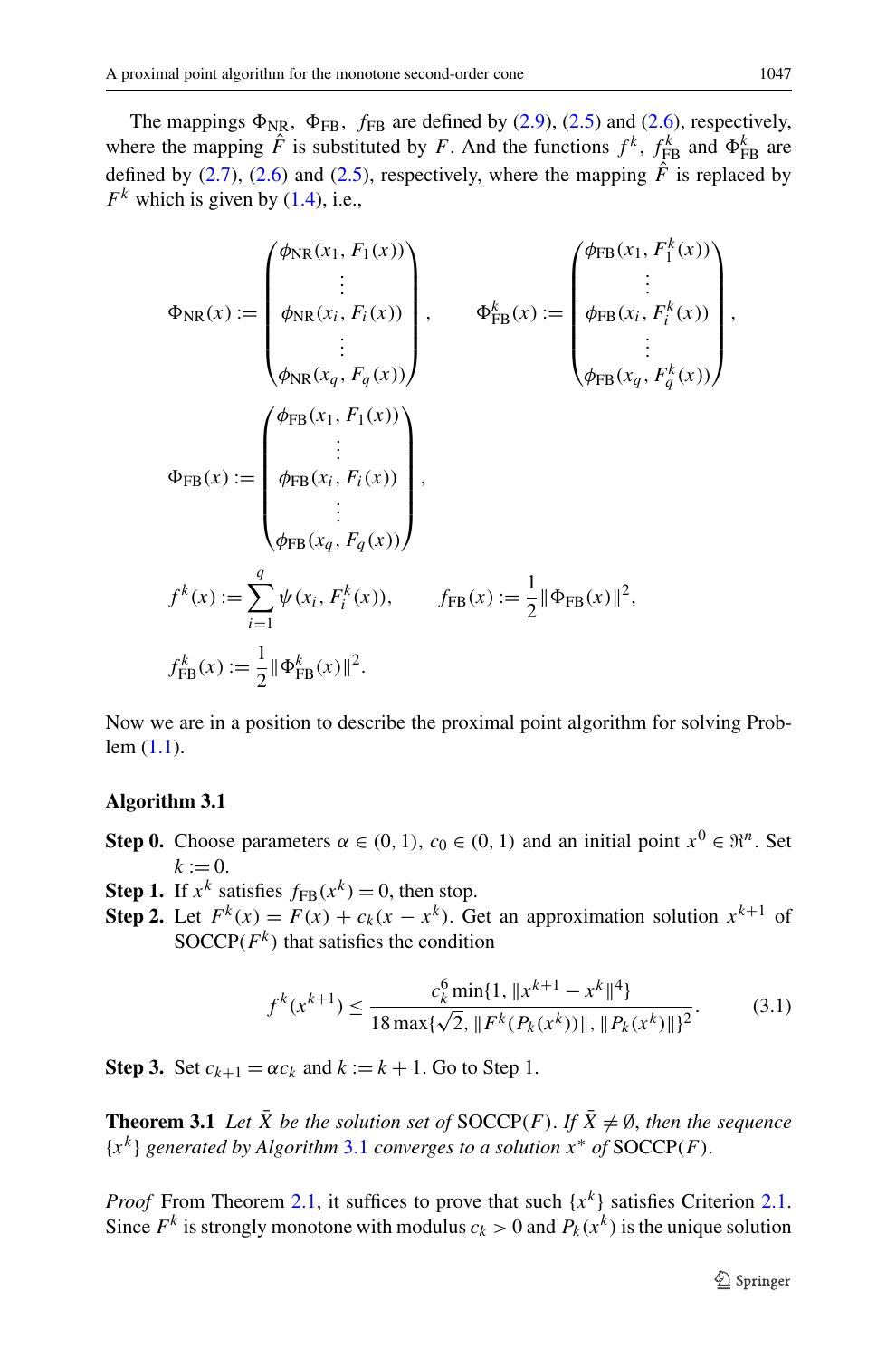of  $SOCCP(F^k)$ , it follows from Lemma [2.4](#page-7-0) that

$$
||x^{k+1} - P_k(x^k)||^2 \le \frac{3\sqrt{2}}{c_k} \max\{\sqrt{2}, ||F^k(P_k(x^k))||, ||P_k(x^k)||\} f^k(x^{k+1})^{\frac{1}{2}}, \quad (3.2)
$$

<span id="page-11-0"></span>which together with  $(3.1)$  implies

$$
||x^{k+1} - P_k(x^k)|| \le c_k.
$$
 (3.3)

 $\Box$ 

To obtain superlinear convergence properties, we need to give the following assumption which will be connected to the condition  $(2.11)$  in Theorem [2.2.](#page-9-5)

**Assumption 3.1**  $\|x - \Pi_{\mathcal{K}}(x - F(x))\|$  provides a local error bound for SOCCP(F), that is, there exist positive constants  $\overline{\delta}$  and  $\overline{C}$  such that

<span id="page-11-1"></span>
$$
\text{dist}(x, \bar{X}) \le \bar{C} \|x - \Pi_{\mathcal{K}}(x - F(x))\|,
$$
\n
$$
\text{for all } x \text{ with } \|x - \Pi_{\mathcal{K}}(x - F(x))\| \le \bar{\delta},\tag{3.4}
$$

where  $\overline{X}$  denotes the solution set of SOCCP(F).

The following lemma can help us to understand Assumption [3.1](#page-11-0) as it implies conditions under which Assumption [3.1](#page-11-0) holds.

<span id="page-11-3"></span>**Lemma 3.1** [[22,](#page-26-28) Proposition 3] *If a Lipschitz continuous mapping H is strongly BDregular at x*∗, *then there is a neighborhood N of x*<sup>∗</sup> *and a positive constant α*, *such that*  $\forall x \in N$  *and*  $V \in \partial_B H(x)$ , *V is nonsingular and*  $||V^{-1}|| \leq \alpha$ . *If, furthermore, H is semismooth at*  $x^*$  *and*  $H(x^*) = 0$ , *then there exists a neighborhood*  $N'$  *of*  $x^*$  *and a positive constant*  $\beta$  *such that*  $\forall x \in N', ||x - x^*|| \leq \beta ||H(x)||$ .

Note that when  $\nabla F(x)$  is positive definite at one solution x of  $\text{SOCCP}(F)$ , As-sumption [3.1](#page-11-0) holds by Lemmas [2.6](#page-8-1) and [3.1.](#page-11-1)

**Theorem 3.2** *Let*  $\mathcal{T}$  *be defined by* [\(2.10\)](#page-8-2). *If*  $\bar{X} \neq \emptyset$ , *then Assumption* [3.1](#page-11-0) *implies condition* [\(2.11\)](#page-9-4), *that is, there exist*  $\delta > 0$  *and*  $C > 0$  *such that* 

<span id="page-11-2"></span>
$$
dist(x, \bar{X}) \le C ||\omega||,
$$

*whenever*  $x \in T^{-1}(\omega)$  *and*  $\|\omega\| < \delta$ .

*Proof* For all  $x \in T^{-1}(\omega)$  we have

$$
w \in \mathcal{T}(x) = F(x) + \mathcal{N}_{\mathcal{K}}(x).
$$

Therefore there exists  $v \in \mathcal{N}_{\mathcal{K}}(x)$  such that  $w = F(x) + v$ . Because  $\mathcal K$  is a convex set, it is easy to obtain that

$$
\Pi_{\mathcal{K}}(x+v) = x. \tag{3.5}
$$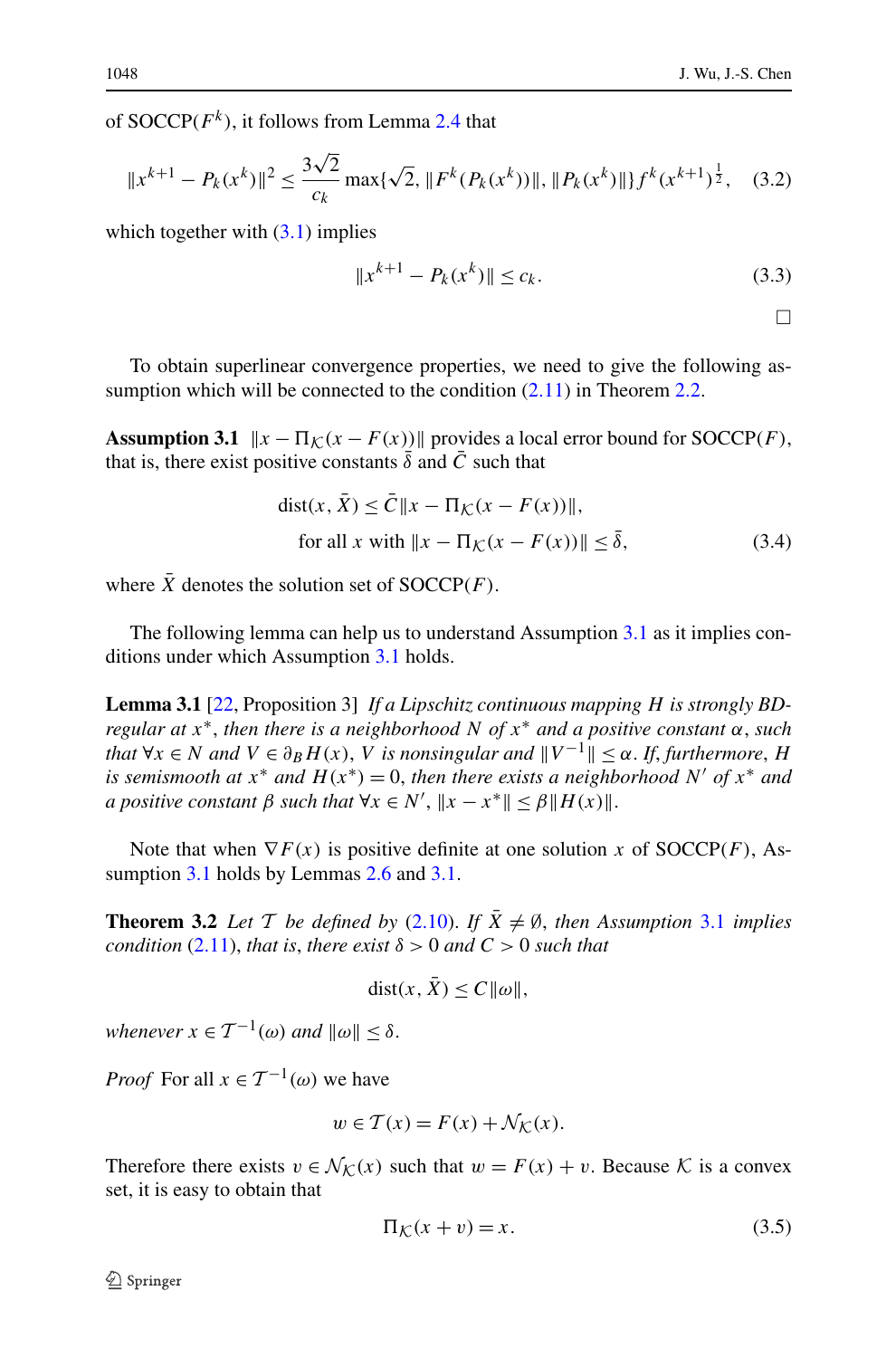Noting that the projective mapping onto a convex set is nonexpansive, we have from  $(3.5)$  that

<span id="page-12-3"></span>
$$
||x - \Pi_{\mathcal{K}}(x - F(x))|| = ||\Pi_{\mathcal{K}}(x + v) - \Pi_{\mathcal{K}}(x - F(x))|| \le ||v + F(x)|| = ||\omega||.
$$

From Assumption [3.1](#page-11-0) and letting  $C = \overline{C}$ ,  $\delta = \overline{\delta}$  yield the desired condition [\(2.11\)](#page-9-4).  $\Box$ 

The following theorem gives the superlinear convergence of Algorithm [3.1](#page-10-0), whose proof is based on Theorem [3.2](#page-11-3) and can be obtained in the same way as Theorem [3.1](#page-10-2). We omit the proof here.

**Theorem 3.3** *Suppose that Assumption* [3.1](#page-11-0) *holds*. Let  $\{x^k\}$  be generated by Algo*rithm* [3.1](#page-10-0). *Then the sequence* {dist $(x^k, \overline{X})$ } *converges to* 0 *superlinearly.* 

<span id="page-12-0"></span>Although we have obtained the global and superlinear convergence properties of Algorithm [3.1](#page-10-0) under mild conditions, this does not mean that Algorithm [3.1](#page-10-0) is practically efficient, as it says nothing about how to obtain an approximation solution of the strongly monotone second-order cone complementarity problem in Step 2 satisfying [\(3.1\)](#page-10-1) and what is the cost. We will give the answer in the next section.

#### **4 Generalized Newton method**

In this section, we introduce the generalized Newton method proposed by De Luca, Facchinei, and Kanzow [\[14\]](#page-26-15) for solving the subproblems in Step 2 of Algorithm [3.1](#page-10-0). As mentioned earlier, for each fixed  $k$ , Problem  $(1.3)$  is equivalent to the following nonsmooth equation

<span id="page-12-4"></span><span id="page-12-2"></span><span id="page-12-1"></span>
$$
\Phi_{\text{FB}}^k(x) = 0. \tag{4.1}
$$

Now we describe as below the generalized Newton method for solving the nonsmooth system  $(4.1)$ , which is employed from what was introduced in [[29\]](#page-26-11) for solving NCP.

**Algorithm 4.1** (Generalized Newton method for SOCCP*(Fk)*)

- **Step 0.** Choose  $\beta \in (0, \frac{1}{2})$  and an initial point  $x^0 \in \mathbb{R}^n$ . Set  $j := 0$ .
- **Step 1.** If  $\|\Phi_{FB}^k(x^j)\| = 0$ , then stop.

**Step 2.** Select an element  $V^j \in \partial_B \Phi_{FB}^k(x^j)$ . Find the solution  $d^j$  of the system

$$
V^{j}d = -\Phi_{\text{FB}}^{k}(x^{j}).\tag{4.2}
$$

**Step 3.** Find the smallest nonnegative integer  $i_j$  such that

$$
f_{\text{FB}}^k(x^j + 2^{-i_j}d^j) \le (1 - \beta 2^{1-i_j})f_{\text{FB}}^k(x^j).
$$

**Step 4.** Set  $x^{j+1} := x^j + 2^{-i} \cdot d^j$  and  $j := j + 1$ . Go to Step 1.

To guarantee the descent sequence of  $f_{FB}^k$  must have an accumulation point, Pan and Chen [[19\]](#page-26-23) give the following condition under which the coerciveness of  $f_{FB}^k$  for SOCCP $(F^k)$  can be established.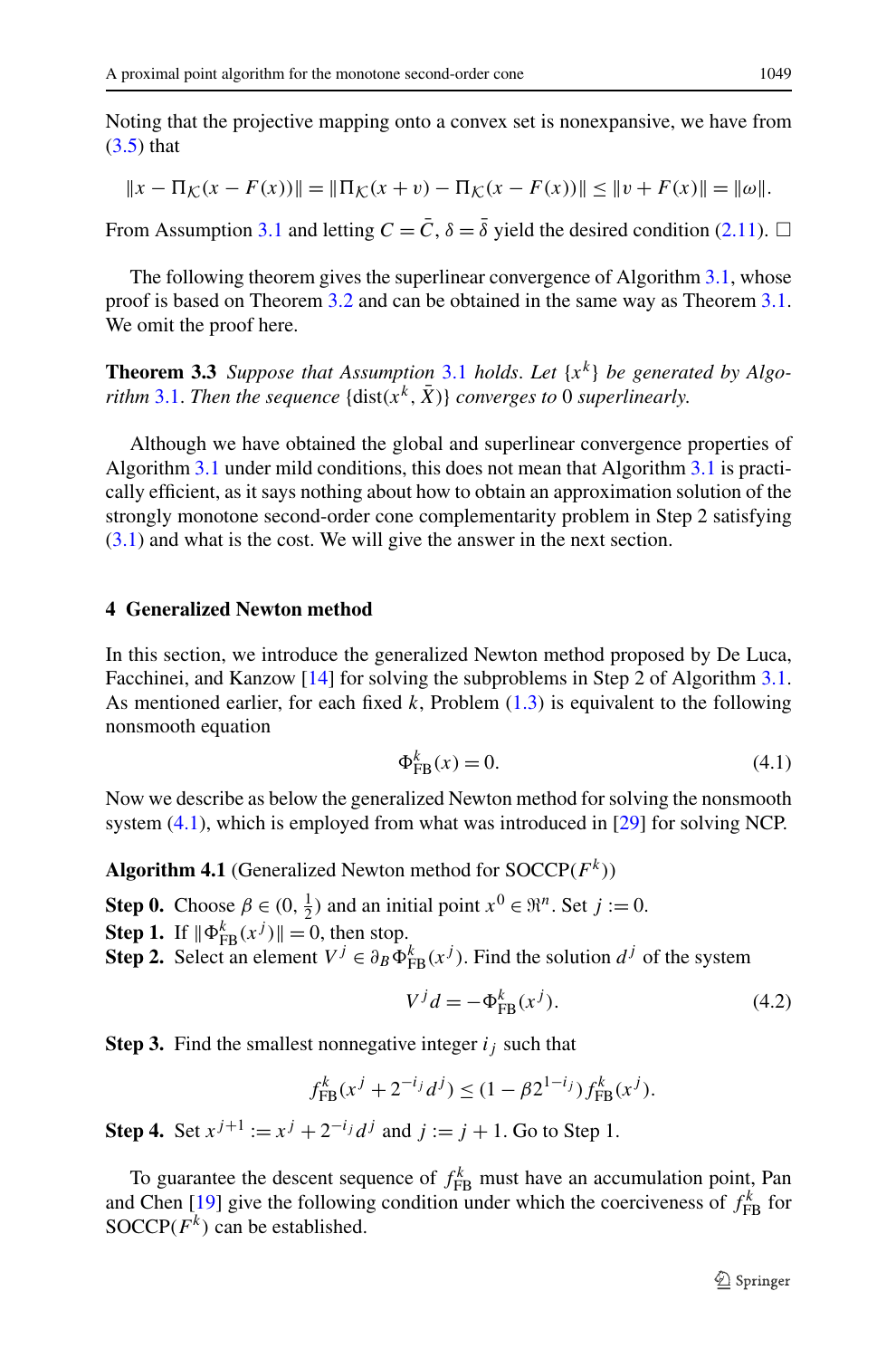<span id="page-13-0"></span>**Condition 4.1** For any sequence  $\{x^j\} \subseteq \Re^n$  satisfying  $\|x^j\| \to +\infty$ , if there exists an index  $i \in \{1, 2, ..., q\}$  such that  $\{\lambda_1(x_i^j)\}\$  and  $\{\lambda_1(F_i(x^j))\}\$  are bounded below, and  $\lambda_2(x_i^j)$ ,  $\lambda_2(F_i(x^j)) \to +\infty$ , then

$$
\limsup_{j \to \infty} \left\{ \frac{x_i^j}{\|x_i^j\|}, \frac{F_i(x^j)}{\|F_i(x^j)\|} \right\} > 0.
$$

<span id="page-13-1"></span>As *F<sup>k</sup>* is strongly monotone, it then has the uniform Cartesian *P* -property. From [[19\]](#page-26-23), we have the following theorem.

<span id="page-13-2"></span>**Theorem 4.1** [[19,](#page-26-23) Proposition 5.2] *For* SOCCP*(Fk)*, *if Condition* [4.1](#page-13-0) *holds*, *then the merit function*  $f_{FB}^k$  *is coercive.* 

To obtain the quadratic convergence of Algorithm [4.1,](#page-12-2) we need the following two Assumptions which are also essential in the follow-up work.

**Assumption 4.1** *F* is continuously differentiable function with a local Lipschitz Jacobian.

**Assumption 4.2** The limit point  $x^*$  of the sequence  $\{x^k\}$  generated by Algorithm [3.1](#page-11-0) is nondegenerate, i.e.,  $x_i^* + F_i(x^*) \in \text{int }\mathcal{K}^{n_i}$  holds for all  $i \in \{1, ..., q\}$ .

Note that when *k* is large enough, the unique solution  $P_k(x^k)$  of SOCCP( $F^k$ ) is nondegenerate, that is,  $(P_k(x^k))_i + F_i^k(P_k(x^k)) \in \text{int }\mathcal{K}^{n_i}$  holds for all  $i \in \{1, ..., q\}$ . Because  $F^k$  is strongly monotone, we immediately have the following convergence theorem from Lemma [2.2](#page-5-4) and [[14,](#page-26-15) Theorem 3.1].

<span id="page-13-3"></span>**Theorem 4.2** If the sequence  $\{x^j\}$  generated by Algorithm [4.1](#page-12-2) has an accumulation *point and Assumptions* [4.1](#page-13-1) *and* [4.2](#page-13-2) *hold*. *Then* {*x<sup>j</sup>* } *globally converges to the unique solution*  $P_k(x^k)$  *and the rate is quadratic.* 

<span id="page-13-4"></span>Noting that the condition ([3.1](#page-10-1)) in Algorithm [3.1](#page-10-0) is equivalent to the following two criteria:

# **Criterion 4.1**

$$
f^{k}(x^{k+1}) \le \frac{c_{k}^{6}}{18 \max\{\sqrt{2}, \|F^{k}(P_{k}(x^{k}))\|, \|P_{k}(x^{k})\|\}^{2}}.
$$

#### **Criterion 4.2**

$$
f^{k}(x^{k+1}) \le \frac{c_{k}^{6}||x^{k+1} - x^{k}||^{4}}{18 \max\{\sqrt{2}, \|F^{k}(P_{k}(x^{k}))\|, \|P_{k}(x^{k})\|\}^{2}}.
$$

It follows from Sect. [3](#page-9-0) that Criterion [4.1](#page-13-3) guarantees global convergence, while Criterion [4.2](#page-13-4), which is rather restrictive, ensures superlinear convergence of PPA.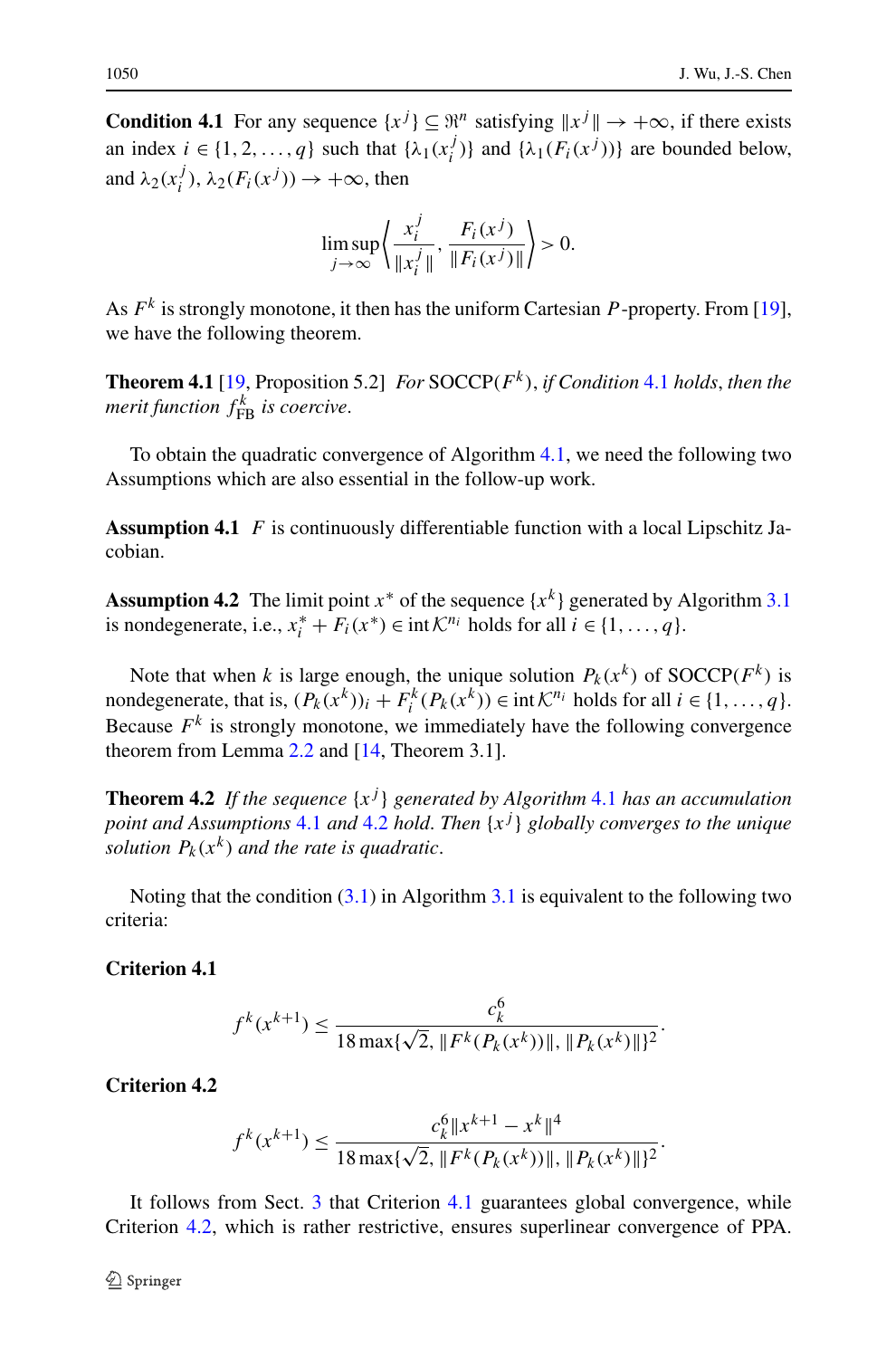<span id="page-14-1"></span>Next, we give conditions under which a single Newton step of generalized Newton method can generate a point eventually that satisfies the following two criteria for any given  $r \in (0, 1)$ , i.e., Criterion [4.1](#page-13-3) and the following criterion:

# <span id="page-14-0"></span>**Criterion 4.2(r)**

$$
f^{k}(x^{k+1}) \le \frac{c_{k}^{6} \|x^{k+1} - x^{k}\|^{4(1-r)}}{18 \max\{\sqrt{2}, \|F^{k}(P_{k}(x^{k}))\|, \|P_{k}(x^{k})\|\}^{2}}.
$$

Thereby the PPA can be practically efficient, which we call that Algorithm [3.1](#page-10-0) has approximate genuine superlinear convergence. Firstly, we have the following two lemmas, which indicate the relationship between  $x^k - P_k(x^k)$  and dist( $x^k$ ,  $\overline{X}$ ).

**Lemma 4.1** *If* SOCCP*(F) is strictly feasible*. *Then*, *for sufficiently large k*, *there exists a constant*  $B_1 \geq 2$  *such that* 

$$
2 \le \max\left\{\sqrt{2}, \|F^k(P_k(x^k))\|, \|P_k(x^k)\|\right\}^2 \le B_1.
$$
 (4.3)

*Proof* From Lemma [2.5,](#page-7-1) we obtain that the solution set  $\overline{X}$  of SOCCP*(F)* is bounded, which implies the boundedness of  $F(\bar{X})$ . Let  $m_1 > 0$  be such that

$$
\max\left\{\sup_{x\in\bar{X}}\|x\|,\sup_{x\in\bar{X}}\|F(x)\|\right\}\leq m_1.
$$

Since  $c_k \to 0$ , it follows from Theorem [3.1](#page-10-2) that the two sequences  $\{x^k\}$  and  $\{P_k(x^k)\}$ have the same limit point  $x^* \in \overline{X}$ . Then there exists a positive constant  $m_2$  such that

$$
||P_k(x^k) - x^*|| \le m_2,
$$

and

$$
||F(P_k(x^k)) - F(x^*)|| \le m_2,
$$

when  $k$  is large enough. Thus, the following two inequalities

$$
||F^{k}(P_{k}(x^{k}))|| = ||F(P_{k}(x^{k})) + c_{k}(P_{k}(x^{k}) - x^{k})||
$$
  
\n
$$
\leq ||F(P_{k}(x^{k}))|| + c_{k}||P_{k}(x^{k}) - x^{k}||
$$
  
\n
$$
\leq ||F(x^{*})|| + 2m_{2}
$$

and

$$
||P_k(x^k)|| \le ||x^*|| + m_2
$$

hold for sufficiently large *k*. Let  $B_1 = \max\{2, (m_1 + 2m_2)^2\}$ , we complete the  $\Box$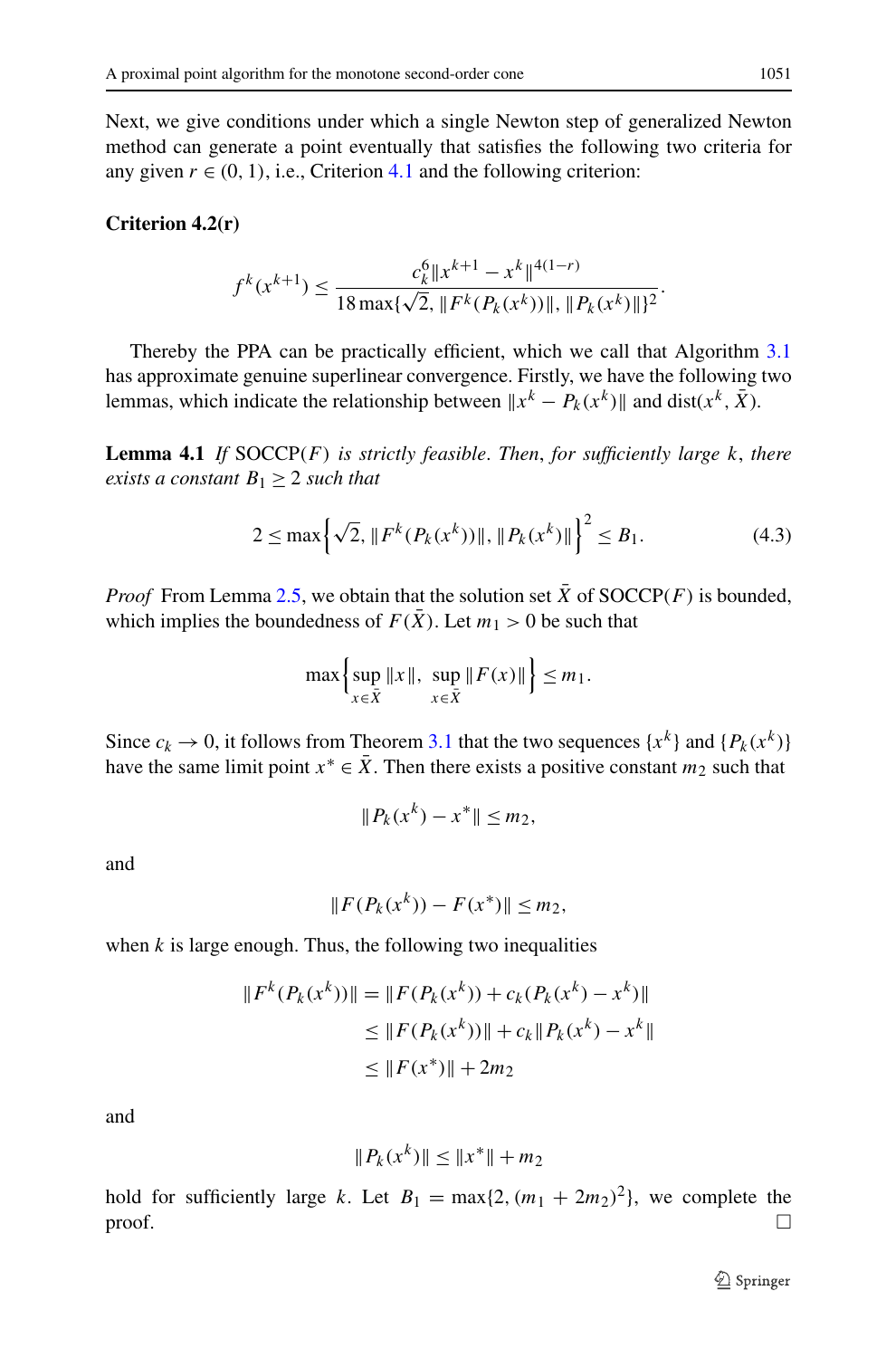<span id="page-15-0"></span>**Lemma 4.2** *If* SOCCP*(F) is strictly feasible*, *then for sufficiently large k*, *there exists a constant B*<sup>2</sup> *>* 0 *such that*

$$
||x^k - P_k(x^k)|| \le \frac{B_2}{\sqrt{c_k}} \text{dist}(x^k, \bar{X})^{\frac{1}{2}}.
$$

*Proof* Let  $\bar{x}^k$  be the nearest point in  $\bar{X}$  from  $x^k$ . From [[8,](#page-26-12) Theorem 2.3.5] we know that  $\overline{X}$  is convex, and hence the mapping  $\Pi_{\overline{X}}(\cdot)$  is nonexpansive. Therefore,

$$
\|\bar{x}^k - x^*\| = \|\Pi_{\bar{X}}(x^k) - \Pi_{\bar{X}}(x^*)\| \le \|x^k - x^*\|.
$$

Since  $\{x^k\}$  is bounded, so is  $\{\bar{x}^k\}$ . Let  $\hat{X}$  be a bounded set containing  $\{x^k\}$  and  $\{\bar{x}^k\}$ . From Lemma [2.3](#page-6-1), we know that  $f^{\frac{1}{2}}$  is uniformly Lipschitz continuous on  $\hat{X}$ . Then there exists  $L_1 > 0$  such that

$$
\left(f(x^k)\right)^{\frac{1}{2}} = \left(f(x^k)\right)^{\frac{1}{2}} - \left(f(\bar{x}^k)\right)^{\frac{1}{2}} \le L_1^2 \|x^k - \bar{x}^k\| = L_1^2 \operatorname{dist}(x^k, \bar{X}),
$$

which implies that

$$
\left(f(x^k)\right)^{\frac{1}{4}} \leq L_1 \operatorname{dist}(x^k, \bar{X})^{\frac{1}{2}}.
$$

It follows from Lemma [2.4](#page-7-0) that

$$
||x^{k} - P_{k}(x^{k})||^{2} \le \frac{3\sqrt{2}}{\tau_{k}} f^{k}(x^{k})^{\frac{1}{2}},
$$

where

$$
\tau_k = \frac{c_k}{\max\{\sqrt{2}, \|F^k(P_k(x^k))\|, \|P_k(x^k)\|\}},
$$

which together with Lemma [4.1](#page-14-0) yields

$$
\frac{\sqrt{2}}{c_k} \le \frac{1}{\tau_k} \le \frac{\sqrt{B_1}}{c_k}.
$$

Hence, we have

$$
||x^{k} - P_{k}(x^{k})|| \leq \left(\frac{3\sqrt{2B_{1}}}{c_{k}}\right)^{\frac{1}{2}} \left(f^{k}(x^{k})\right)^{\frac{1}{4}}.
$$

On the other hand, since  $F^k(x^k) = F(x^k)$ , we know  $f^k(x^k) = f(x^k)$  and hence

$$
||x^{k} - P_{k}(x^{k})|| \leq \left(\frac{3\sqrt{2B_{1}}}{c_{k}}\right)^{\frac{1}{2}} \left(f(x^{k})\right)^{\frac{1}{4}} \leq \left(\frac{3\sqrt{2B_{1}}}{c_{k}}\right)^{\frac{1}{2}} L_{1} \operatorname{dist}(x^{k}, \overline{X})^{\frac{1}{2}}.
$$

Then, letting  $B_2 = (3\sqrt{2B_1})^{\frac{1}{2}}L_1$  leads to the desired inequality.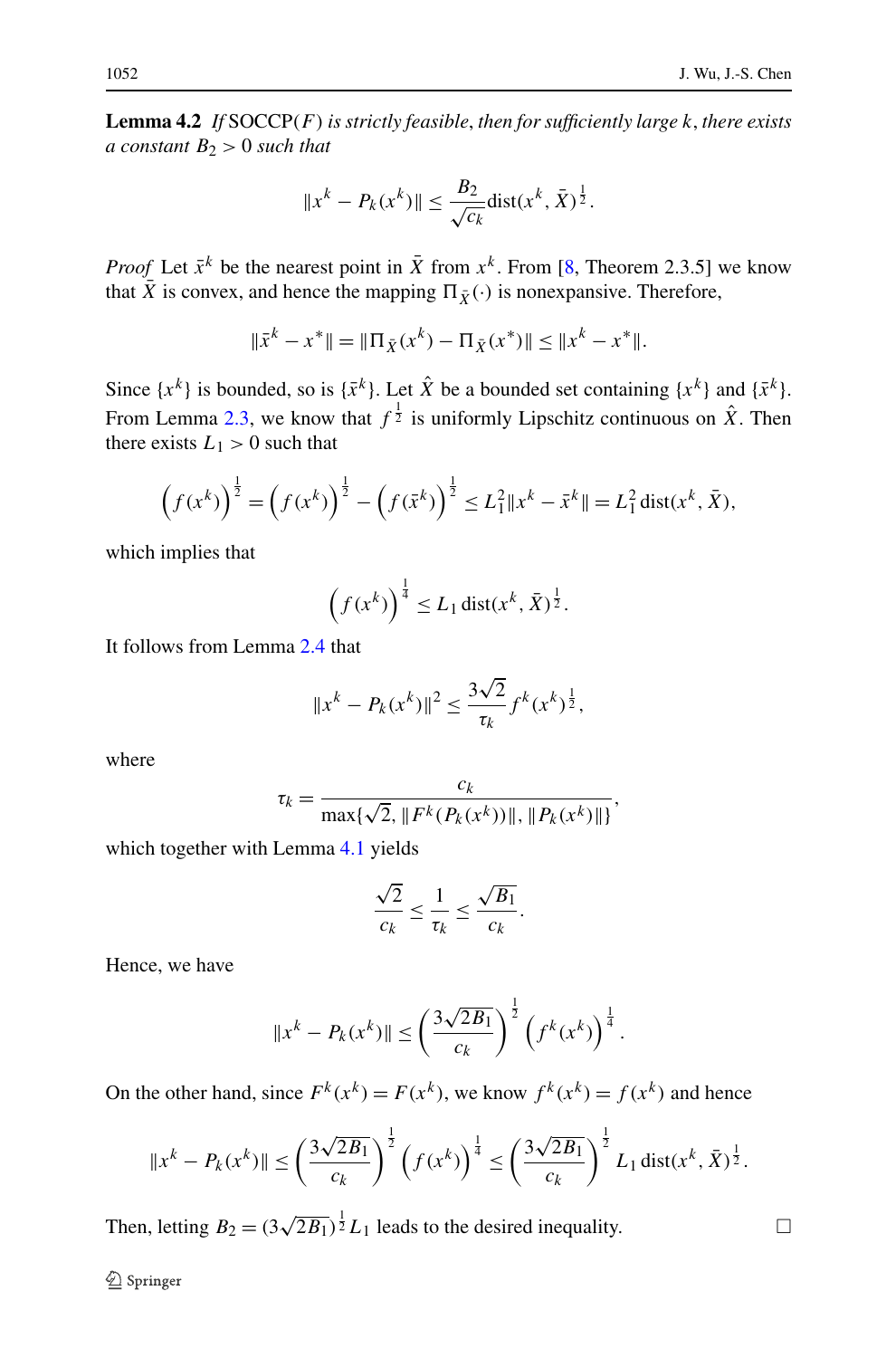<span id="page-16-1"></span><span id="page-16-0"></span>The next three lemmas give the relationship between  $||x_N^k - P_k(x^k)||$  and  $||x^k - x^k||$  $P_k(x^k)$  which is the key to the main result in this section. One attention we should pay to is that we will not be able to obtain the inequality in Lemma [4.3](#page-16-0) without twice continuously differentiability. The reason is as explained in [\[29](#page-26-11), Remark 4.1]. To this end, we make the following assumption.

**Assumption 4.3** *F* is twice continuously differentiable.

**Lemma [4.3](#page-16-1)** *Suppose that Assumptions* [4.2](#page-13-2) *and* 4.3 *hold. Then*  $\Phi_{FB}^k$  *is twice continuously differentiable in a neighborhood of x<sup>k</sup> for sufficiently large k*, *and there exists a positive constant B*<sup>3</sup> *such that*

$$
\|\mathcal{J}\Phi_{\text{FB}}^k(x^k)(x^k - P_k(x^k)) - \Phi_{\text{FB}}^k(x^k) + \Phi_{\text{FB}}^k(P_k(x^k))\| \leq B_3 \|x^k - P_k(x^k)\|^2.
$$

*Proof* It is obvious that when *F* is twice continuously differentiable and Assump-tion [4.2](#page-13-2) holds,  $\Phi_{FB}^k$  is twice continuously differentiable near  $x^k$  and  $P_k(x^k)$  when *k* is large enough. Then from the second order Taylor expansion and the Lipschitz continuity of  $\nabla \Phi_{\text{FB}}^k$  near  $x^k$ , there exist positive constants  $m_3$ ,  $m_4$  such that when *k* is sufficiently large,

$$
\begin{aligned} \|\Phi_{\text{FB}}^k(x^k) - \Phi_{\text{FB}}^k(P_k(x^k)) - \mathcal{J}\Phi_{\text{FB}}^k(P_k(x^k))(x^k - P_k(x^k))\| &\le m_3 \|x^k - P_k(x^k)\|^2, \\ \|\mathcal{J}\Phi_{\text{FB}}^k(x^k)(x^k - P_k(x^k)) - \mathcal{J}\Phi_{\text{FB}}^k(P_k(x^k))(x^k - P_k(x^k))\| &\le m_4 \|x^k - P_k(x^k)\|^2. \end{aligned}
$$

Let  $B_3 = m_3 + m_4$ , we have for sufficiently large *k* 

<span id="page-16-2"></span>
$$
\|\mathcal{J}\Phi_{\text{FB}}^k(x^k)(x^k - P_k(x^k)) - \Phi_{\text{FB}}^k(x^k) + \Phi_{\text{FB}}^k(P_k(x^k))\| \le B_3 \|x^k - P_k(x^k)\|^2. \quad \Box
$$

Now let us denote

<span id="page-16-4"></span>
$$
x_N^k := x^k - V_k^{-1} \Phi_{\text{FB}}^k(x^k), \quad V_k \in \partial_B \Phi_{\text{FB}}^k(x^k). \tag{4.4}
$$

Then  $x_N^k$  is a point produced by a single Newton iteration of Algorithm [4.1](#page-12-2) with the initial point  $x^k$ .

**Lemma 4.4** *Suppose that Assumption* [4.2](#page-13-2) *holds, then*  $\Phi_{FB}^k$  *is differentiable at*  $x^k$  *and the Jacobian*  $\mathcal{J}\Phi_{\text{FB}}^k(x^k)$  *is nonsingular for sufficiently large k*.

*Proof* Let

<span id="page-16-3"></span>
$$
z_i(x) = (x_i^2 + (F_i^k(x))^2)^{\frac{1}{2}},
$$
\n(4.5)

for each  $i \in \{1, \ldots, q\}$ . From Assumption [4.2](#page-13-2) and [[19,](#page-26-23) Lemma 4.2], we have that for every *i* ∈ {1, ..., *q*},

$$
x_i^k + F_i^k(x^k) \in \text{int}\,\mathcal{K}^{n_i},
$$

and

$$
(x_i^k)^2 + (F_i^k(x^k))^2 \in \text{int}\,\mathcal{K}^{n_i},
$$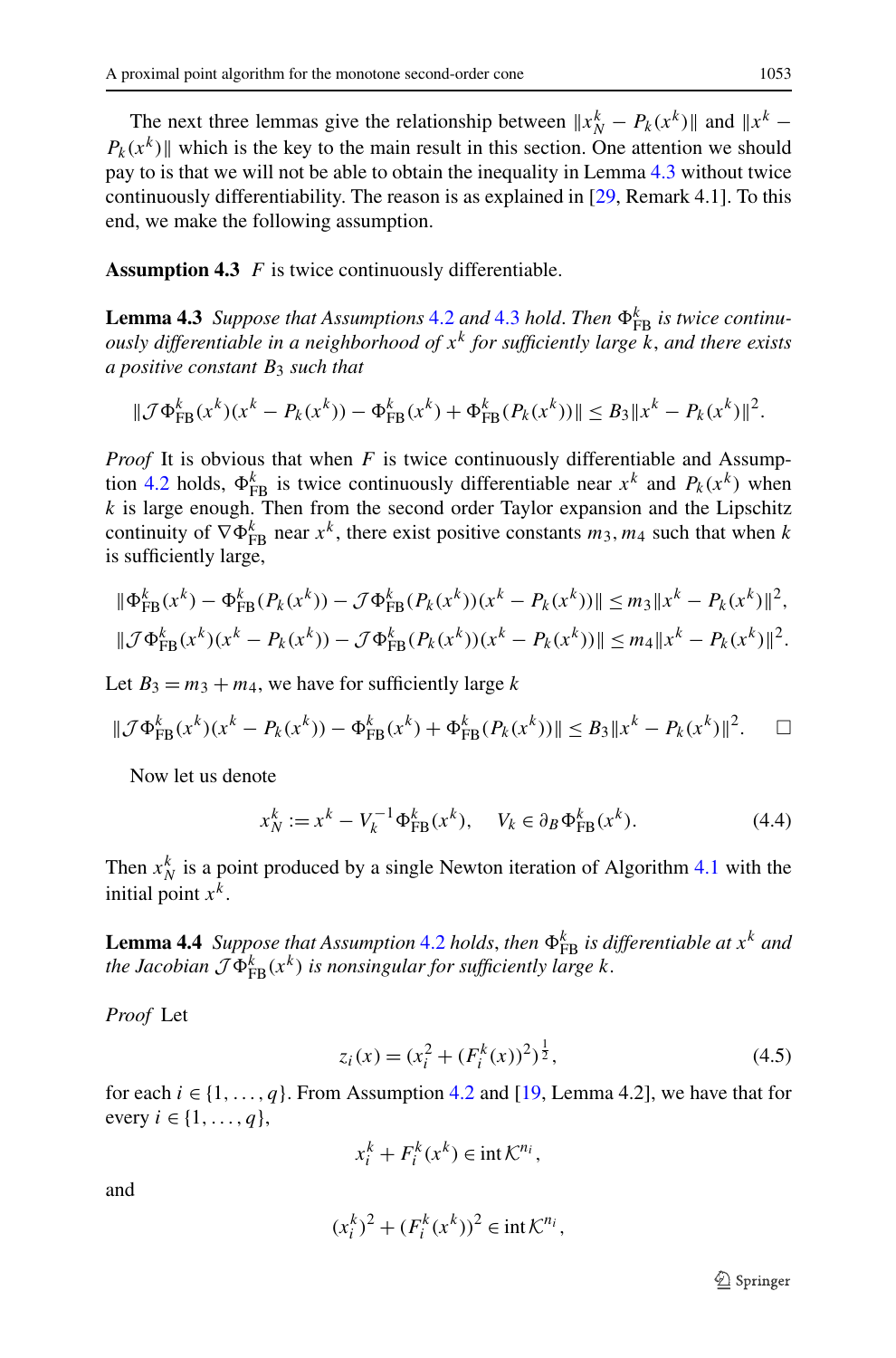<span id="page-17-1"></span>when *k* is large enough. Thus,  $\Phi_{FB}^k$  is differentiable at  $x^k$  by [[19,](#page-26-23) Proposition 4.2] when *k* is large enough, and

$$
\mathcal{J}\Phi_{\rm FB}^k(x^k)^T = \nabla F^k(x^k)(A(x^k) - I) + (B(x^k) - I),\tag{4.6}
$$

<span id="page-17-2"></span>where  $A(x^k) = \text{diag}(A_i(x^k), i = 1, ..., q)$  and  $B(x^k) = \text{diag}(B_i(x^k), i = 1, ..., q)$ with  $A_i(x^k) = L_{F_i^k(x^k)} L_{z_i(x^k)}^{-1}$  and  $B_i(x^k) = L_{x_i^k} L_{z_i(x^k)}^{-1}$ . For any fixed k, the index sets

$$
\mathcal{I}^k := \{ i \in \{1, \dots, q\} | F_i^k(x^k) = 0, x_i^k \in \text{int} \mathcal{K}^{n_i} \},\tag{4.7}
$$

$$
\mathcal{J}^k := \{ i \in \{1, ..., q\} | x_i^k = 0, F_i^k(x^k) \in \text{int} \mathcal{K}^{n_i} \},\tag{4.8}
$$

$$
\mathcal{B}^k := \{1, \dots, q\} \setminus \{\mathcal{I}^k \cup \mathcal{J}^k\} \tag{4.9}
$$

form a partition of  $\{1, \ldots, q\}$ . After rearranging the matrices appropriately,  $\nabla F^k(x^k)$ can be rewritten as

$$
\nabla F^{k}(x^{k}) = \begin{pmatrix} \nabla F_{\mathcal{I}\mathcal{I}}^{k} & \nabla F_{\mathcal{I}\mathcal{B}}^{k} & \nabla F_{\mathcal{I}\mathcal{J}}^{k} \\ \nabla F_{\mathcal{B}\mathcal{I}}^{k} & \nabla F_{\mathcal{B}\mathcal{B}}^{k} & \nabla F_{\mathcal{B}\mathcal{J}}^{k} \\ \nabla F_{\mathcal{I}\mathcal{I}}^{k} & \nabla F_{\mathcal{J}\mathcal{B}}^{k} & \nabla F_{\mathcal{J}\mathcal{J}}^{k} \end{pmatrix}.
$$

For simplicity, we omit the notation  $x^k$  in the functions and we substitute B for  $\mathcal{B}^k$ here, and also in the sequel of the proof. Thus, the nonsingularity of  $\mathcal{J}\Phi_{FB}^k(x^k)$  is equivalent to showing the nonsingularity of the following partitioned form

$$
C = \begin{pmatrix} -\nabla F_{\mathcal{I}\mathcal{I}}^k & \nabla F_{\mathcal{I}\mathcal{B}}^k (A_{\mathcal{B}} - I_{\mathcal{B}}) & 0_{\mathcal{I}\mathcal{J}} \\ -\nabla F_{\mathcal{B}\mathcal{I}}^k & \nabla F_{\mathcal{B}\mathcal{B}}^k (A_{\mathcal{B}} - I_{\mathcal{B}}) + (B_{\mathcal{B}} - I_{\mathcal{B}}) & 0_{\mathcal{B}\mathcal{J}} \\ -\nabla F_{\mathcal{J}\mathcal{I}}^k & \nabla F_{\mathcal{J}\mathcal{B}}^k (A_{\mathcal{B}} - I_{\mathcal{B}}) & -I_{\mathcal{J}} \end{pmatrix},
$$

where  $I_{\mathcal{B}} = \text{diag}(I_i, i \in \mathcal{B})$  with  $I_i$  being an  $n_i \times n_i$  identity matrix,  $A_{\mathcal{B}} =$ diag( $A_i$ ,  $i \in \mathcal{B}$ ) and  $B_{\mathcal{B}} = \text{diag}(B_i, i \in \mathcal{B})$ . It is not hard to see that *C* is nonsingular if and only if

$$
\hat{C} = \begin{pmatrix}\n-\nabla F_{TT}^k & \nabla F_{TB}^k (A_B - I_B) \\
-\nabla F_{BT}^k & \nabla F_{BB}^k (A_B - I_B) + (B_B - I_B)\n\end{pmatrix}
$$

is nonsingular. Suppose that the vector *y* satisfies the system

<span id="page-17-0"></span>
$$
\hat{C}y = \hat{C}\begin{pmatrix} y_{\mathcal{I}} \\ y_{\mathcal{B}} \end{pmatrix} = 0.
$$
\n(4.10)

We only need to argue that *y* is the zero vector. System  $(4.10)$  can be rewritten as the following two equations

$$
\nabla F_{\mathcal{I}\mathcal{I}}^k y_{\mathcal{I}} + \nabla F_{\mathcal{I}\mathcal{B}}^k (I_{\mathcal{B}} - A_{\mathcal{B}}) y_{\mathcal{B}} = 0,
$$
  

$$
\nabla F_{\mathcal{B}\mathcal{I}}^k y_{\mathcal{I}} + \nabla F_{\mathcal{B}\mathcal{B}}^k (I_{\mathcal{B}} - A_{\mathcal{B}}) y_{\mathcal{B}} = -(I_{\mathcal{B}} - B_{\mathcal{B}}) y_{\mathcal{B}}.
$$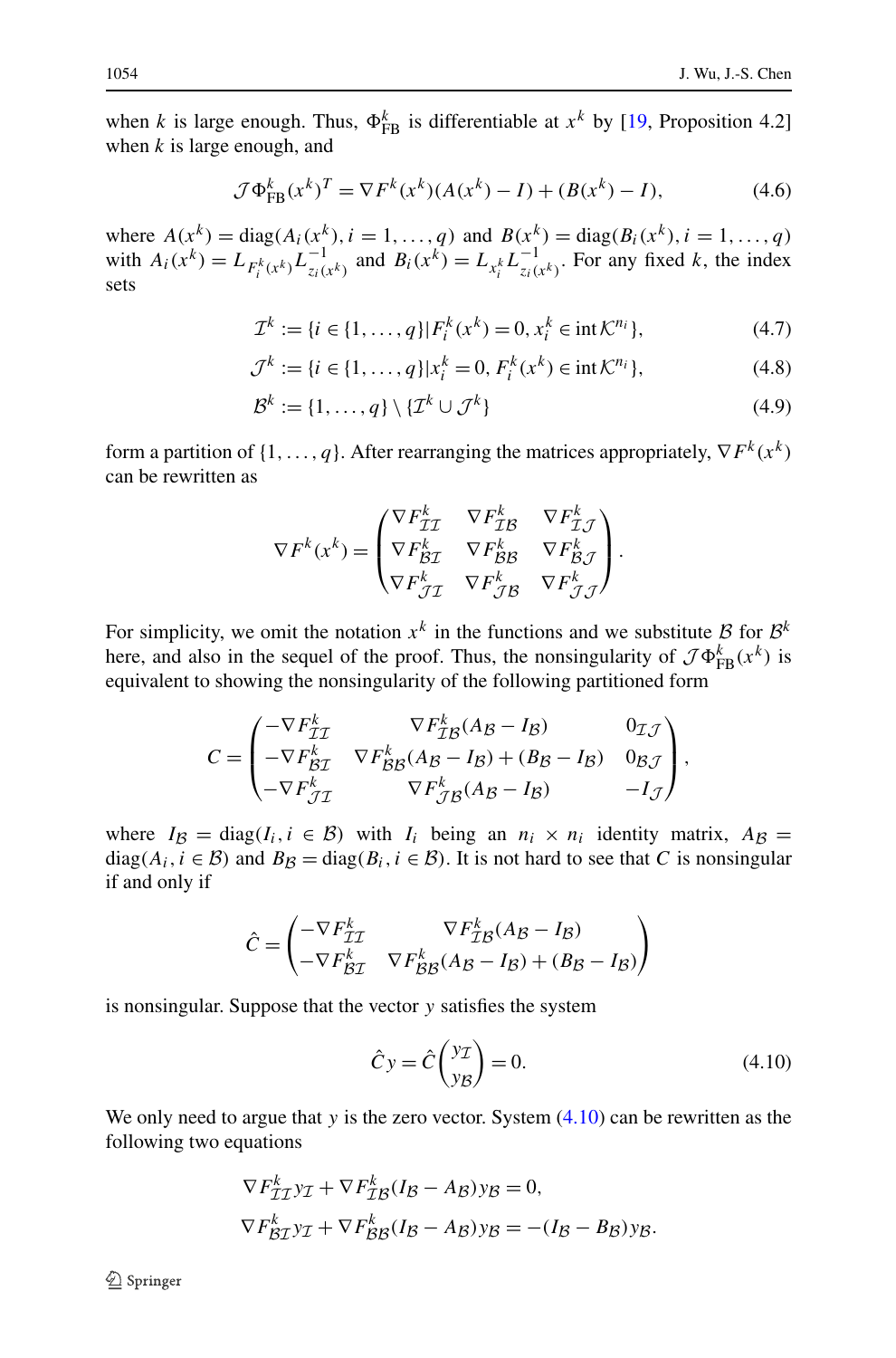<span id="page-18-0"></span>Since  $\nabla F^k(x^k)$  is positive definite, we have that  $\nabla F^k_{\mathcal{I}\mathcal{I}}$  is nonsingular. Then we obtain that

$$
y_{\mathcal{I}} = -(\nabla F_{\mathcal{II}}^k)^{-1} \nabla F_{\mathcal{I}B}^k (I_B - A_B) y_B,
$$
\n(4.11)

$$
(\nabla F_{\mathcal{B}\mathcal{B}}^k - \nabla F_{\mathcal{B}\mathcal{I}}^k (\nabla F_{\mathcal{I}\mathcal{I}}^k)^{-1} \nabla F_{\mathcal{I}\mathcal{B}}^k)(I_{\mathcal{B}} - A_{\mathcal{B}}) y_{\mathcal{B}} = -(I_{\mathcal{B}} - B_{\mathcal{B}}) y_{\mathcal{B}}.
$$
 (4.12)

Suppose that *y<sub>B</sub>*  $\neq$  0, then there exists *i* ∈ *B* such that *y<sub>i</sub>*  $\neq$  0. If  $(I_B - A_B)y_B = 0$ , then

$$
(I_i - A_i)y_i = 0,
$$
  $(I_i - B_i)y_i = 0.$ 

This means that

$$
(2I_i - A_i - B_i)y_i = 0.
$$

Since for each *i*, we have

$$
2I_i - A_i - B_i = 2I_i - L_{F_i^k(x^k)} L_{z_i(x^k)}^{-1} - L_{x_i^k} L_{z_i(x^k)}^{-1}
$$
  
= 
$$
[2L_{z_i(x^k)} - L_{F_i^k(x^k)} - L_{x_i^k}]L_{z_i(x^k)}^{-1}
$$
  
= 
$$
L_{2z_i(x^k) - F_i^k(x^k) - x_i^k} L_{z_i(x^k)}^{-1}
$$
(4.13)

and

$$
4z_i^2(x^k) - (F_i^k(x^k) + x_i^k)^2 = 2z_i^2(x^k) + (F_i^k(x^k) - x_i^k)^2 \in \text{int}\,\mathcal{K}^{n_i}
$$
 (4.14)

for sufficiently large *k*, using [[10,](#page-26-6) Proposition 3.4] yields  $2z_i(x^k) - F_i^k(x^k) - x_i^k \in$ int  $K^{n_i}$  and we have that

<span id="page-18-1"></span>
$$
L_{2z_i(x^k) - F_i^k(x^k) - x_i^k} > O
$$

from Lemma [2.1.](#page-4-1) Therefore,  $2I_i - A_i - B_i$  is nonsingular for each  $i \in \{1, ..., q\}$ . This implies that  $(I_B - A_B)y_B \neq 0$ . On the other hand, it follows from Lemma 4.1 in [\[19](#page-26-23)] that for each  $i \in \mathcal{B}$ ,

$$
\langle [(I_{\mathcal{B}} - A_{\mathcal{B}}) y_{\mathcal{B}}]_i, [(I_{\mathcal{B}} - B_{\mathcal{B}}) y_{\mathcal{B}}]_i \rangle \ge 0,
$$

which together with  $(4.12)$  means that

$$
\langle [(I_{\mathcal{B}} - A_{\mathcal{B}}) y_{\mathcal{B}}]_i, [(\nabla F_{\mathcal{B}\mathcal{B}}^k - \nabla F_{\mathcal{B}\mathcal{I}}^k (\nabla F_{\mathcal{I}\mathcal{I}}^k)^{-1} \nabla F_{\mathcal{I}\mathcal{B}}^k)(I_{\mathcal{B}} - A_{\mathcal{B}}) y_{\mathcal{B}}]_i \rangle \le 0. \tag{4.15}
$$

Note that  $F^k$  is strongly monotone, hence  $F^k$  has the uniform Cartesian *P*-property, which implies that for every  $x \in \mathbb{R}^n$ ,  $\nabla F^k(x)$  has Cartesian *P*-property. Since  $(\nabla F_{\beta\beta}^k - \nabla F_{\beta\gamma}^k (\nabla F_{\gamma\gamma}^k)^{-1} \nabla F_{\gamma\beta}^k)$  is exactly the Schur-complement of  $\nabla F_{\gamma\gamma}^k$  in the matrix

$$
\begin{pmatrix} \nabla F_{\mathcal{I}\mathcal{I}}^k & \nabla F_{\mathcal{I}\mathcal{B}}^k \\ \nabla F_{\mathcal{B}\mathcal{I}}^k & \nabla F_{\mathcal{B}\mathcal{B}}^k \end{pmatrix},
$$

 $\circledcirc$  Springer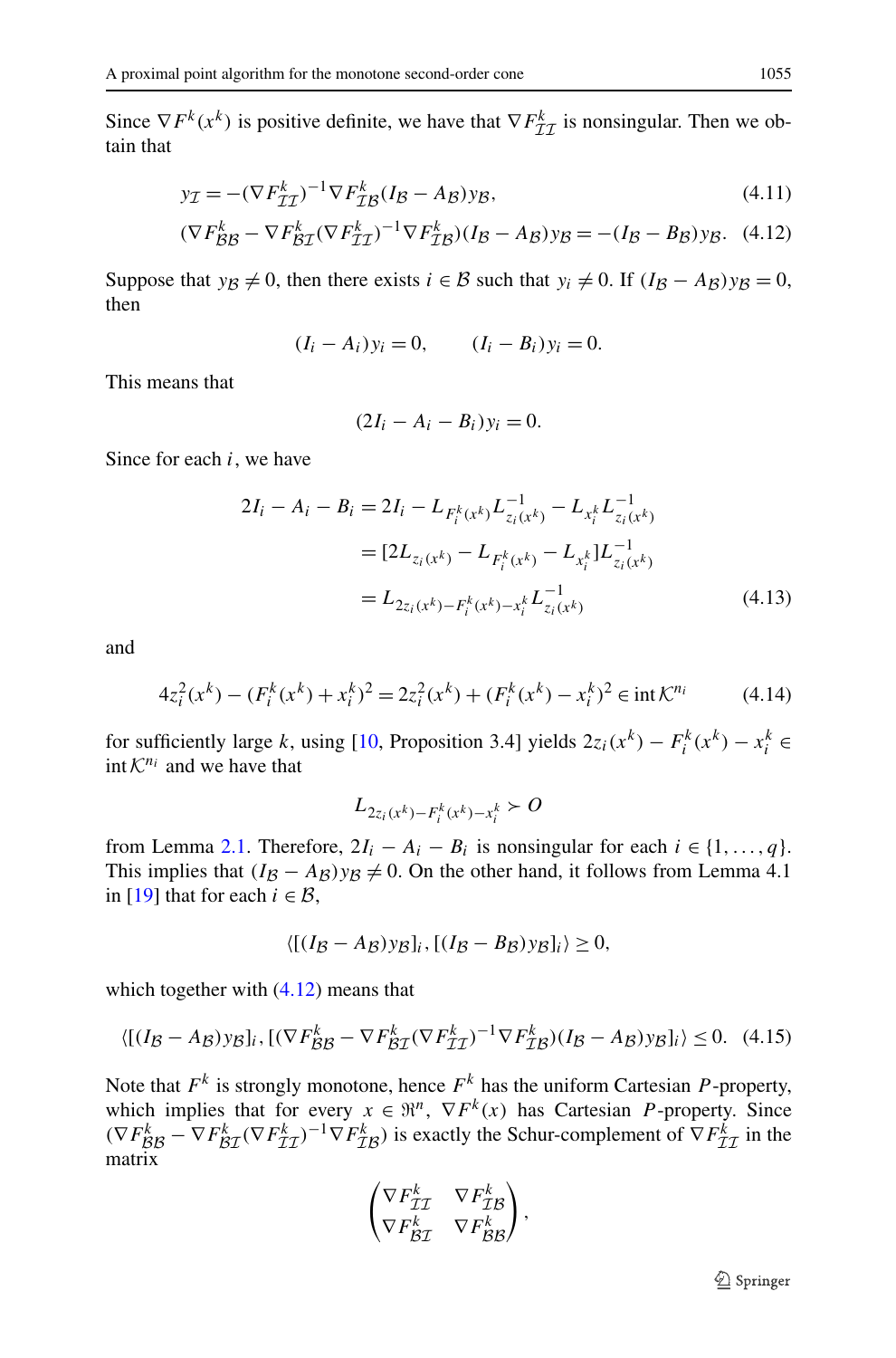<span id="page-19-0"></span>from [[20,](#page-26-24) Proposition 2.1] and the nonsingularity of  $\nabla F_{\mathcal{II}}^k$ , together with the fact that every principal block matrix of a matrix with Cartesian *P* -property must have the Cartesian *P* -property, we obtain that the matrix  $(\nabla F_{\mathcal{B}\mathcal{B}}^k - \nabla F_{\mathcal{B}\mathcal{I}}^k (\nabla F_{\mathcal{I}\mathcal{I}}^k)^{-1} \nabla F_{\mathcal{I}\mathcal{B}}^k)$ has Cartesian *P*-property. This leads to a contradiction with  $(\tilde{4.15})$ . Thus, we have  $y = 0$  and the proof is complete.

**Assumption 4.4** For every sequence  $\{x^k\}$  that converges to  $x^*$ , we have that either  $B^k = \emptyset$  or

$$
(A(x^k)^T - I)\nabla F^k(x^k)^T(B(x^k) - I) \succeq O,
$$

<span id="page-19-2"></span>when *k* is large enough, where  $\mathcal{B}^k$ ,  $A(x^k)$ ,  $B(x^k)$  are defined in the proof of Lemma [4.4](#page-16-2).

Note that when  $\text{SOCCP}(F^k)$  defined as in [\(1.3\)](#page-1-1) reduces to NCP, Assumption [4.4](#page-19-0) holds automatically because  $\mathcal{B}^k = \emptyset$  for sufficiently large *k* when the limit point  $x^*$ is nondegenerate.

**Lemma 4.5** *Suppose that Assumptions* [4.2](#page-13-2)*–*[4.4](#page-19-0) *hold*. *Then there exists B*<sup>4</sup> *>* 0 *such that*

$$
||x_N^k - P_k(x^k)|| \le \frac{B_4||x^k - P_k(x^k)||^2}{c_k},
$$

*for sufficiently large k*.

*Proof* From the definition of  $F^k$ , we have that  $\nabla F^k(x^k)$ <sup>T</sup> is positive definite and

$$
\langle v, \nabla F^k (x^k)^T v \rangle \ge c_k ||v||^2,
$$

for all  $v \in \mathbb{R}^n$ . Let *v* be an arbitrary vector in  $\mathbb{R}^n$  such that  $||v|| = 1$ . Then since

<span id="page-19-1"></span>
$$
\langle v, \nabla F^k (x^k)^T v \rangle \geq c_k,
$$

there exists an index  $i_0 \in \{1, ..., q\}$  such that

$$
v_{i_0}^T [\nabla F^k (x^k)^T v]_{i_0} \ge \frac{c_k}{q}.
$$
\n(4.16)

Since

$$
v_{i_0}^T [\nabla F^k (x^k)^T v]_{i_0} \le ||v_{i_0}|| \|\nabla F^k (x^k)^T v|_{i_0}\| \le ||v_{i_0}|| \|\nabla F^k (x^k)^T v\|
$$
  

$$
\le ||v_{i_0}|| \|\nabla F^k (x^k)^T\|,
$$

and

$$
v_{i_0}^T [\nabla F^k (x^k)^T v]_{i_0} \le ||v_{i_0}|| \|\nabla F^k (x^k)^T v|_{i_0}\| \le ||[\nabla F^k (x^k)^T v]_{i_0}\|,
$$

it follows from [\(4.16\)](#page-19-1) that

$$
||v_{i_0}|| \ge \frac{c_k}{q||\nabla F^k(x^k)^T||}, \qquad ||[\nabla F^k(x^k)^T v]_{i_0}|| \ge \frac{c_k}{q}.
$$
 (4.17)

 $\otimes$  Springer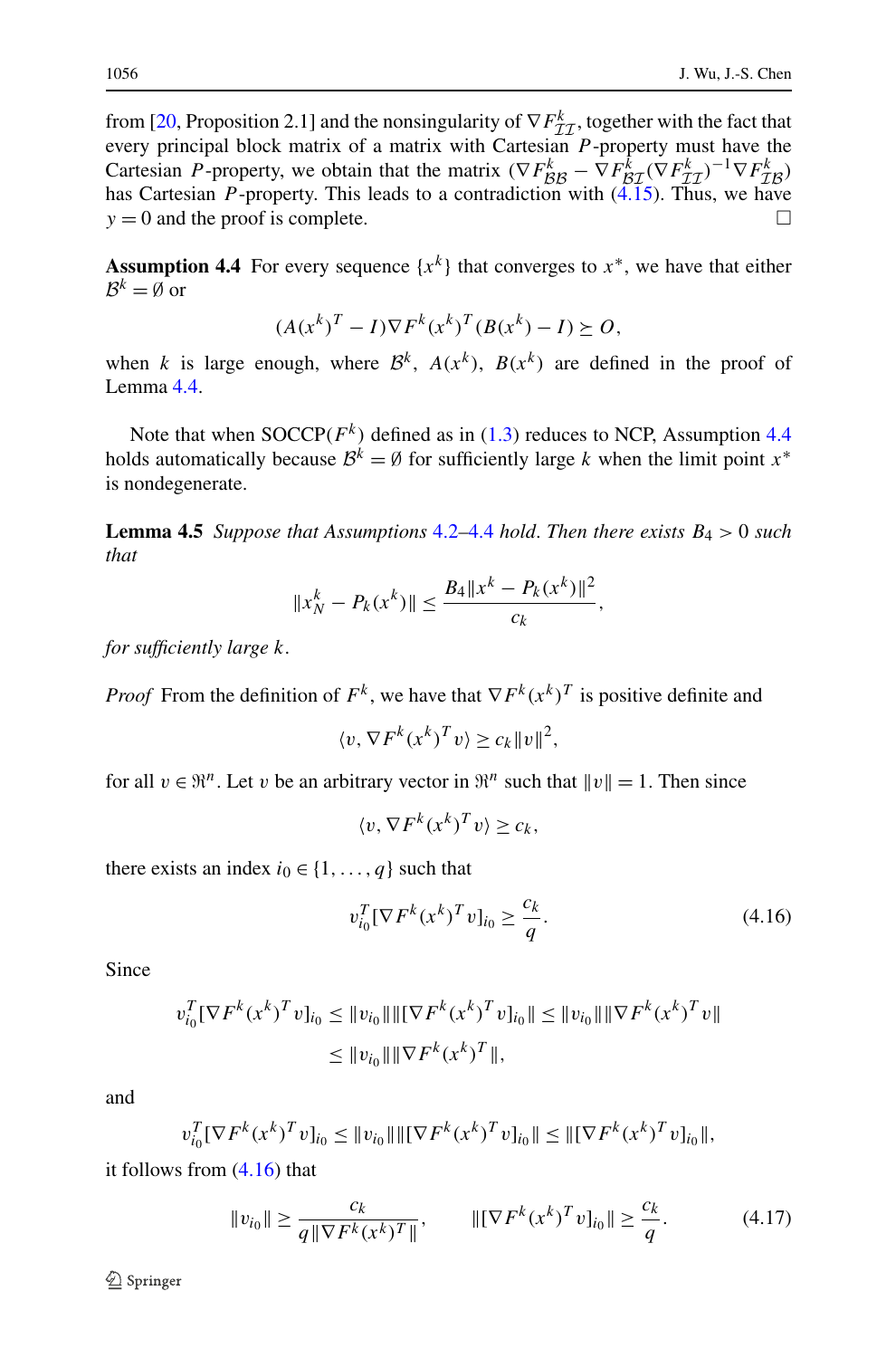For any fixed *k* that is large enough, let the three index sets be defined as [\(4.7\)](#page-17-1)–[\(4.9\)](#page-17-2). We consider the following two cases.

**Case 1.**  $\mathcal{B}^k = \emptyset$ . This means that either  $i_0 \in \mathcal{I}^k$  or  $i_0 \in \mathcal{J}^k$ . For every  $i \in \{1, ..., q\}$ , we have

$$
\begin{aligned} \|\left[\mathcal{J}\Phi_{\text{FB}}^k(x^k)v\right]_i\| &= \|(L_{z_i(x^k)}^{-1}L_{F_i^k(x^k)} - I_i)[\nabla F^k(x^k)^T v]_i \\ &+ (L_{z_i(x^k)}^{-1}L_{x_i^k} - I_i)v_i\|, \end{aligned}
$$

where  $z_i(x^k)$  is defined in [\(4.5\)](#page-16-3). If  $i_0 \in \mathcal{I}^k$ , then

$$
\|[\mathcal{J}\Phi_{\text{FB}}^k(x^k)v]_{i_0}\| = \|[\nabla F^k(x^k)^T v]_{i_0}\| \ge \frac{c_k}{q}.
$$

And if  $i_0 \in \mathcal{J}^k$ , then

$$
\|[\mathcal{J}\Phi_{\text{FB}}^k(x^k)v]_{i_0}\| = \|v_{i_0}\| \ge \frac{c_k}{q\|\nabla F^k(x^k)^T\|}.
$$

Since the spectral norm is self-adjoint, we have in this case, that

$$
\|\mathcal{J}\Phi_{\text{FB}}^k(x^k)v\| \geq \frac{c_k}{q \max\{1, \|\nabla F^k(x^k)\|\}},
$$

which implies

$$
\|\mathcal{J}\Phi_{\text{FB}}^k(x^k)^{-1}\| = \frac{1}{\inf_{\|v\|=1} \|\mathcal{J}\Phi_{\text{FB}}^k(x^k)v\|} \le \frac{q \max\{1, \|\nabla F^k(x^k)\| \}}{c_k}.
$$

**Case 2.**  $B^k \neq \emptyset$ .

$$
\|\mathcal{J}\Phi_{FB}^{k}(x^{k})^{T}v\|^{2} = v^{T}\mathcal{J}\Phi_{FB}^{k}(x^{k})\mathcal{J}\Phi_{FB}^{k}(x^{k})^{T}v
$$
  
\n
$$
= v^{T}[(A(x^{k})^{T} - I)\nabla F^{k}(x^{k})^{T} + (B(x^{k})^{T} - I)]
$$
  
\n
$$
\times [\nabla F^{k}(x^{k})(A(x^{k}) - I) + (B(x^{k}) - I)]v
$$
  
\n
$$
= v^{T}[(A(x^{k})^{T} - I)\nabla F^{k}(x^{k})^{T}\nabla F^{k}(x^{k})(A(x^{k}) - I)]v
$$
  
\n
$$
+ v^{T}[(B(x^{k})^{T} - I)\nabla F^{k}(x^{k})^{T}(B(x^{k}) - I)]v
$$
  
\n
$$
\geq v^{T}[(A(x^{k})^{T} - I)\nabla F^{k}(x^{k})^{T}\nabla F^{k}(x^{k})(A(x^{k}) - I)]v
$$
  
\n
$$
+ v^{T}[(B(x^{k})^{T} - I)(B(x^{k}) - I)]v
$$
  
\n
$$
\geq \frac{[v^{T}(A(x^{k})^{T} - I)\nabla F^{k}(x^{k})^{T}(A(x^{k}) - I)v]^{2}}{||(A(x^{k}) - I)v||^{2}}
$$
  
\n
$$
+ ||(B(x^{k}) - I)v||^{2}
$$
  
\n
$$
\geq c_{k}^{2}||(A(x^{k}) - I)v||^{2} + ||(B(x^{k}) - I)v||^{2}
$$

**◯** Springer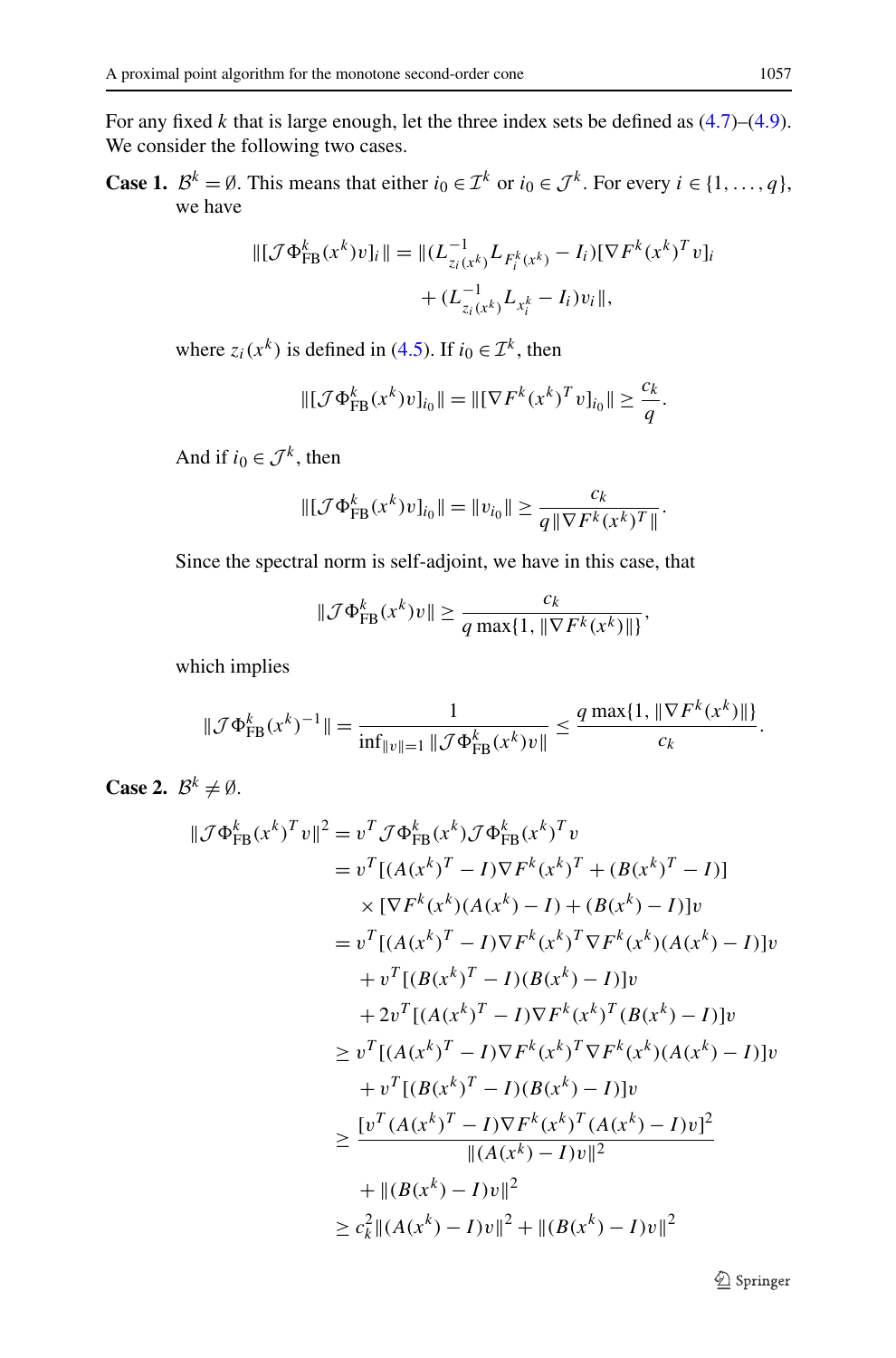<span id="page-21-1"></span><span id="page-21-0"></span>
$$
\geq c_k^2 (\|(A(x^k) - I)v\|^2 + \|(B(x^k) - I)v\|^2)
$$
  
\n
$$
\geq \frac{c_k^2}{2} (\|(A(x^k) - I)v\| + \|(B(x^k) - I)v\|)^2
$$
  
\n
$$
\geq \frac{c_k^2}{2} \|[2I - A(x^k) - B(x^k)]v\|^2,
$$
\n(4.18)

where the first inequality is from Assumption [4.4](#page-19-0).

Suppose that  $x^*$  is the limit point of the sequence  $\{x^k\}$ , and hence by Criterion [4.1](#page-13-3), it is the limit point of the sequence  $\{P_k(x^k)\}\)$ . Next we prove that  $2I - A(x^*)$  − *B(x<sup>\*</sup>)* is nonsingular. Since  $2I - A(x^*) - B(x^*) = diag(2I_i - A_i(x^*) - B_i(x^*), i \in$  $\{1,\ldots,q\}$  and for each  $i \in \{1,\ldots,q\}$ ,  $2I_i - A_i(x^*) - B_i(x^*)$  is nonsingular for the same reason as that in the proof of Lemma [4.4](#page-16-2), then we obtain the nonsingularity of  $2I - A(x^*) - B(x^*)$ , which, together with the Von Neumann Lemma, implies that  $2I - A(x^k) - B(x^k)$  is nonsingular and

$$
\| [2I - A(x^k) - B(x^k)]^{-1} \| \le \sqrt{2} \| [2I - A(x^*) - B(x^*)]^{-1} \| \tag{4.19}
$$

for sufficiently large *k*. Combining [\(4.18](#page-21-0)) and [\(4.19\)](#page-21-1) yields

$$
\begin{aligned} \|\left[\mathcal{J}\Phi_{\text{FB}}^{k}(x^{k})^{T}\right]^{-1}\| &= \frac{1}{\inf_{\|v\|=1} \|\mathcal{J}\Phi^{k}(x^{k})^{T}v\|} \\ &\leq \frac{\sqrt{2}}{c_{k}\inf_{\|v\|=1} \|\left[2I - A(x^{k}) - B(x^{k})\right]v\|} \\ &= \frac{\sqrt{2}\|\left[2I - A(x^{k}) - B(x^{k})\right]^{-1}\|}{c_{k}}. \end{aligned}
$$

From all the above discussion, we obtain that

$$
\|\mathcal{J}\Phi_{\text{FB}}^k(x^k)^{-1}\| \le \frac{\max\{q, q \|\nabla F^k(x^k)\|, \sqrt{2}\|[2I - A(x^k) - B(x^k)]^{-1}\| \}}{c_k}.
$$

It follows from Assumption [4.3](#page-16-1) and  $(4.19)$  that there exists a positive number  $m_5$  such that

$$
\|\mathcal{J}\Phi_{\text{FB}}^k(x^k)^{-1}\| \le \frac{m_5}{c_k}
$$

when *k* is large enough. Now, from Lemma [4.3,](#page-16-0) we have

$$
||x_N^k - P_k(x^k)|| = ||x^k - P_k(x^k) - \mathcal{J}\Phi_{FB}^k(x^k)^{-1}(\Phi_{FB}^k(x^k) - \Phi_{FB}^k(P_k(x^k)))||
$$
  
\n
$$
\leq ||\mathcal{J}\Phi_{FB}^k(x^k)^{-1}||
$$
  
\n
$$
\times ||\mathcal{J}\Phi_{FB}^k(x^k)(x^k - P_k(x^k)) - \Phi_{FB}^k(x^k) + \Phi_{FB}^k(P_k(x^k))||
$$
  
\n
$$
\leq \frac{m_5 B_3 ||x^k - P_k(x^k)||^2}{c_k}.
$$

Then, letting  $B_4 = m_5 B_3$  gives desired result.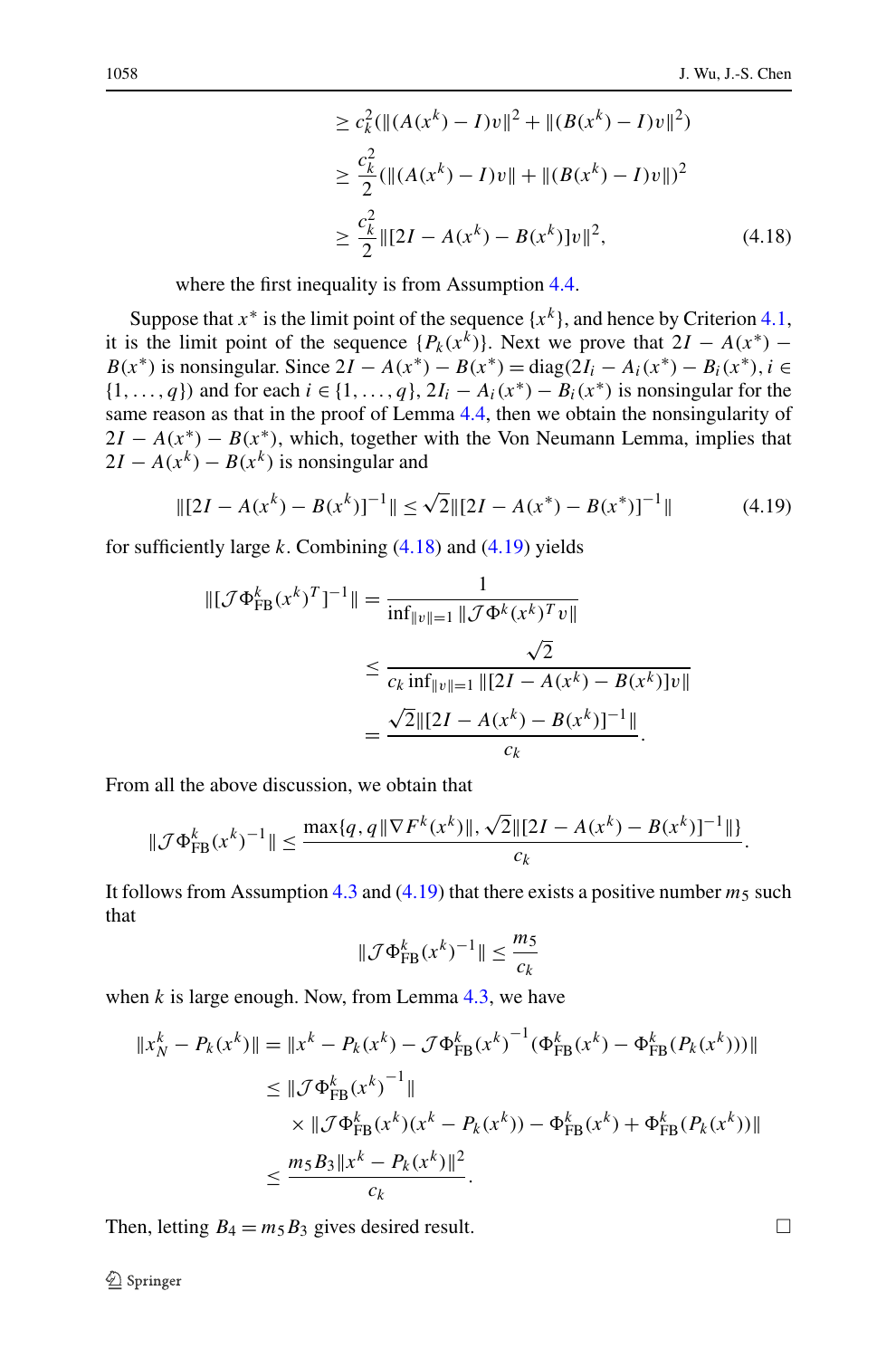Now we are in a position to give the main result of this section which shows that only a single Newton step of generalized Newton method can generate the point satisfying condition [\(3.1\)](#page-10-1) in Algorithm [3.1](#page-10-0).

**Theorem 4.3** *Suppose that Assumptions* [3.1,](#page-11-0) [4.2](#page-13-2)*–*[4.4](#page-19-0) *hold and* SOCCP*(F) is strictly feasible. Let*  $x_N^k$  *be given by* ([4.4](#page-16-4)). *Then, for any*  $r \in (0, 1)$ , *when k is large enough*, *one has that*  $x_N^k$  *satisfies Criterion* [4.1](#page-13-3) *and Criterion* [4.2\(](#page-14-1)*r*), *that* is,

$$
f^{k}(x_N^k) \le \frac{c_k^6 \min\{1, \|x_N^k - x^k\|^{4(1-r)}\}}{18 \max\{\sqrt{2}, \|F^k(P_k(x^k))\|, \|P_k(x^k)\|\}^2}.
$$

*Proof* From Lemma [4.1](#page-14-0), it is sufficient to argue that

$$
[f^{k}(x_N^k)]^{\frac{1}{4}} \le \frac{\sqrt{c_k^3} \|x_N^k - x^k\|^{(1-r)}}{(18B_1)^{\frac{1}{4}}},
$$

when *k* is large enough. Let  $\tau > 0$  be arbitrary. Since  $\{\text{dist}(x^k, \bar{X})\}$  converges to 0 superlinearly by Theorem [3.3,](#page-12-3) we have that

$$
dist(x^k, \bar{X})^{2r} \le \tau c_k^6
$$

for sufficiently large *k*. It follows from Lemmas [4.2](#page-15-0) and [4.5](#page-19-2) that

$$
||x_N^k - P_k(x^k)|| \le \frac{B_4 ||x^k - P_k(x^k)||^2}{c_k}
$$
  

$$
\le \frac{B_2 B_4 \operatorname{dist}(x^k, \bar{X}) ||x^k - P_k(x^k)||}{\sqrt{c_k^3}}
$$
  

$$
\le \tau B_2 B_4 c_k^2 ||x^k - P_k(x^k)||.
$$

Moreover,

$$
||x^k - P_k(x^k)|| \le ||x_N^k - P_k(x^k)|| + ||x^k - x_N^k||,
$$

which says

$$
(1 - \tau B_2 B_4 c_k^2) \|x^k - P_k(x^k)\| \le \|x^k - x_N^k\|.
$$

Also, when  $\tau$  is chosen sufficiently small, we have

$$
||x_N^k - P_k(x^k)|| \le \frac{B_4 ||x^k - P_k(x^k)||^2}{c_k}
$$
  

$$
\le \frac{B_2 B_4 \operatorname{dist}(x^k, \bar{X})^{2r} ||x^k - P_k(x^k)||^{2(1-r)}}{\sqrt{c_k^3}}
$$
  

$$
\le \tau B_2 B_4 c_k^4 ||x^k - P_k(x^k)||^{2(1-r)}
$$

 $\circledcirc$  Springer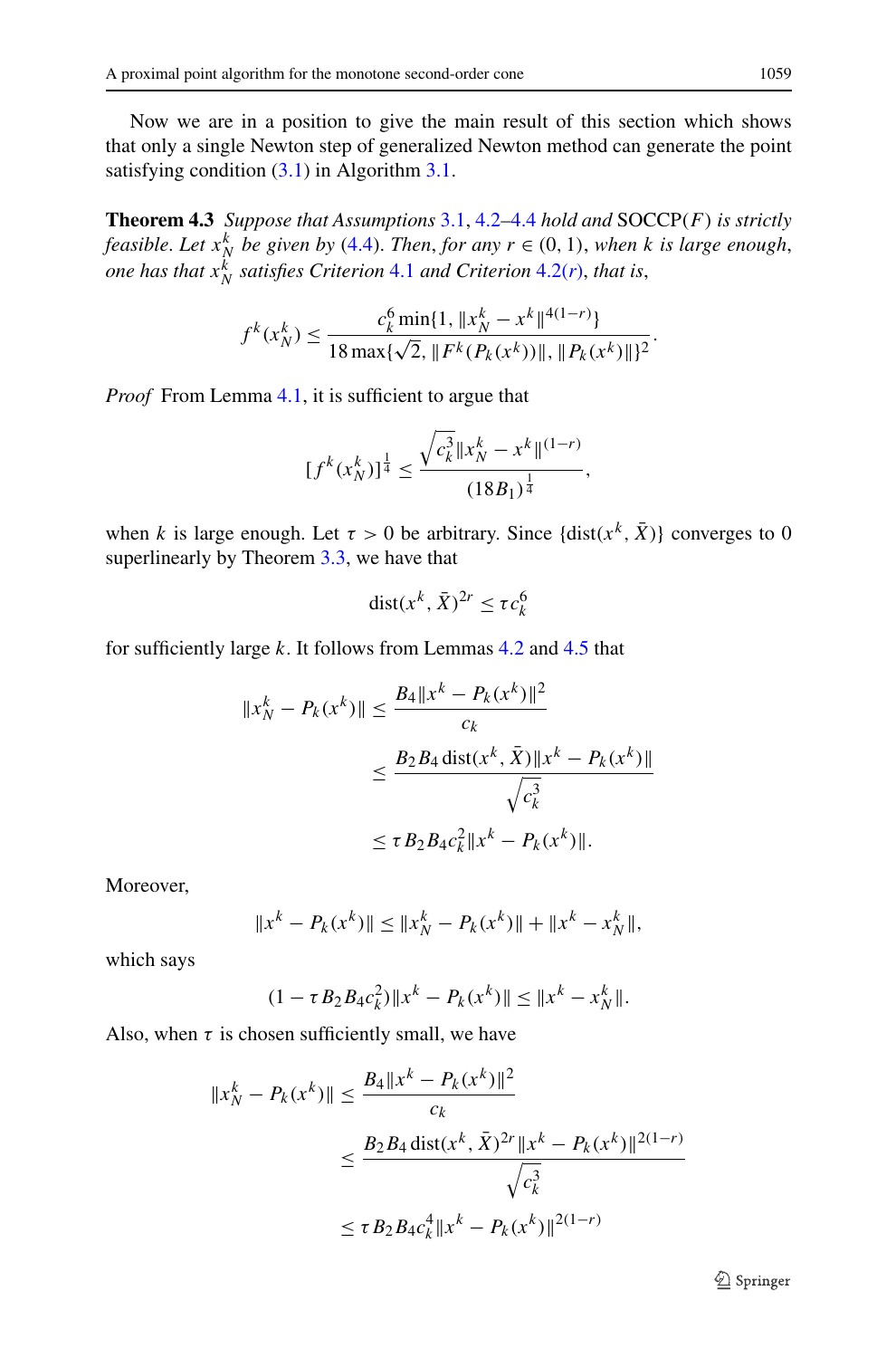$$
\leq \frac{\tau B_2 B_4 c_k^4}{(1 - \tau B_2 B_4 c_k^2)^{2(1-r)}} \|x^k - x_N^k\|^{2(1-r)}
$$
  

$$
\leq c_k^4 \|x^k - x_N^k\|^{2(1-r)}.
$$

On the other hand, the function  $[f^k(x)]^{\frac{1}{2}}$  is uniformly locally Lipschitz continuous from Lemma [2.3](#page-6-1). Then there exists  $L_2 > 0$  such that

$$
[f^k(x_N^k)]^{\frac{1}{2}} \le L_2^2 \|x_N^k - P_k(x^k)\|.
$$

Hence

$$
[f^{k}(x_N^k)]^{\frac{1}{4}} \le L_2 \|x_N^k - P_k(x^k)\|^{\frac{1}{2}} \le L_2 c_k^2 \|x^k - x_N^k\|^{(1-r)} \le \frac{\sqrt{c_k^3} \|x_N^k - x^k\|^{(1-r)}}{(18B_1)^{\frac{1}{4}}}.
$$

<span id="page-23-0"></span>Then, the proof is complete.  $\Box$ 

We point it out that this theorem together with Theorem [3.3](#page-12-3) implies that the proximal point algorithm in Sect. [3](#page-9-0) has approximate genuine superlinear convergence.

#### **5 Numerical experiments**

In this section, we report numerical results of Algorithm [3.1](#page-10-0) for solving SOCCP*(F)* defined by ([1.1](#page-1-0)) and compare the performance with that of the derivative-free de-scent method used by [[21\]](#page-26-0). To construct SOCs of various types, we chose  $n_i$  and q such that  $n_1 = n_2 = \cdots = n_q$ . Our numerical experiments are carried out in Matlab (version 7.8) running on a PC Intel core 2 Q8200 of 2.33 GHz CPU and 2.00 GB Memory.

We consider the case where  $F(x) = Mx + b$  with the matrix  $M \in \mathbb{R}^{n \times n}$  and  $b \in \mathbb{R}^n$ generated randomly, whose generating procedure was described as in [\[21](#page-26-0)]. In our numerical experiments, the stopping criterions for both Algorithms [3.1](#page-10-0) and [4.1](#page-12-2) for solving subproblems are Tol. =  $10^{-8}$ . In Algorithm [3.1,](#page-10-0) we set the parameters as  $\alpha = 0.5$ ,  $c_0 = 0.5$  and the initial point is chosen as  $x^0 = (x_1^0, \ldots, x_q^0)$ , where  $x_i^0 = (10, \frac{\omega_i}{\|\omega_i\|})$ for  $i = 1, 2, ..., q$  with  $\omega_i \in \mathbb{R}^{n_i-1}$  being generated randomly by Matlab's *rand.m.* In Algorithm [4.1,](#page-12-2) we set the parameter  $\beta = 10^{-4}$  and the initial point for Newton's method is selected as the current iteration point in the main algorithm, i.e., Algorithm [3.1.](#page-10-0) In additional, the main task of Algorithm [4.1](#page-12-2) for solving the Subproblem, at each iterate, is solve the linear system ([4.2](#page-12-4)). In numerical implementation, we apply the preconditioner conjugate gradient square method for solving system ([4.2](#page-12-4)).

We first used Algorithm [3.1](#page-10-0) to solve a test problem with  $n = 1000$  and  $q = 100$ . The Fig. [1](#page-24-0) below plot the corresponding convergence of  ${f_{FB}(x^k)}$  versus the iteration number of PPA and Table [1](#page-24-1) reported its corresponding iteration performance, where *k* denotes the *k*th iteration ( $k = 0$  stands for the initial iteration) of Algorithm [3.1](#page-10-0),  $f_{FB}(x^k)$  indicates the current value of the merit function at the *k*th iteration, Gap reports the value of  $(x^k)^T F(x^k)$  at the *k*th iteration and Num means the number of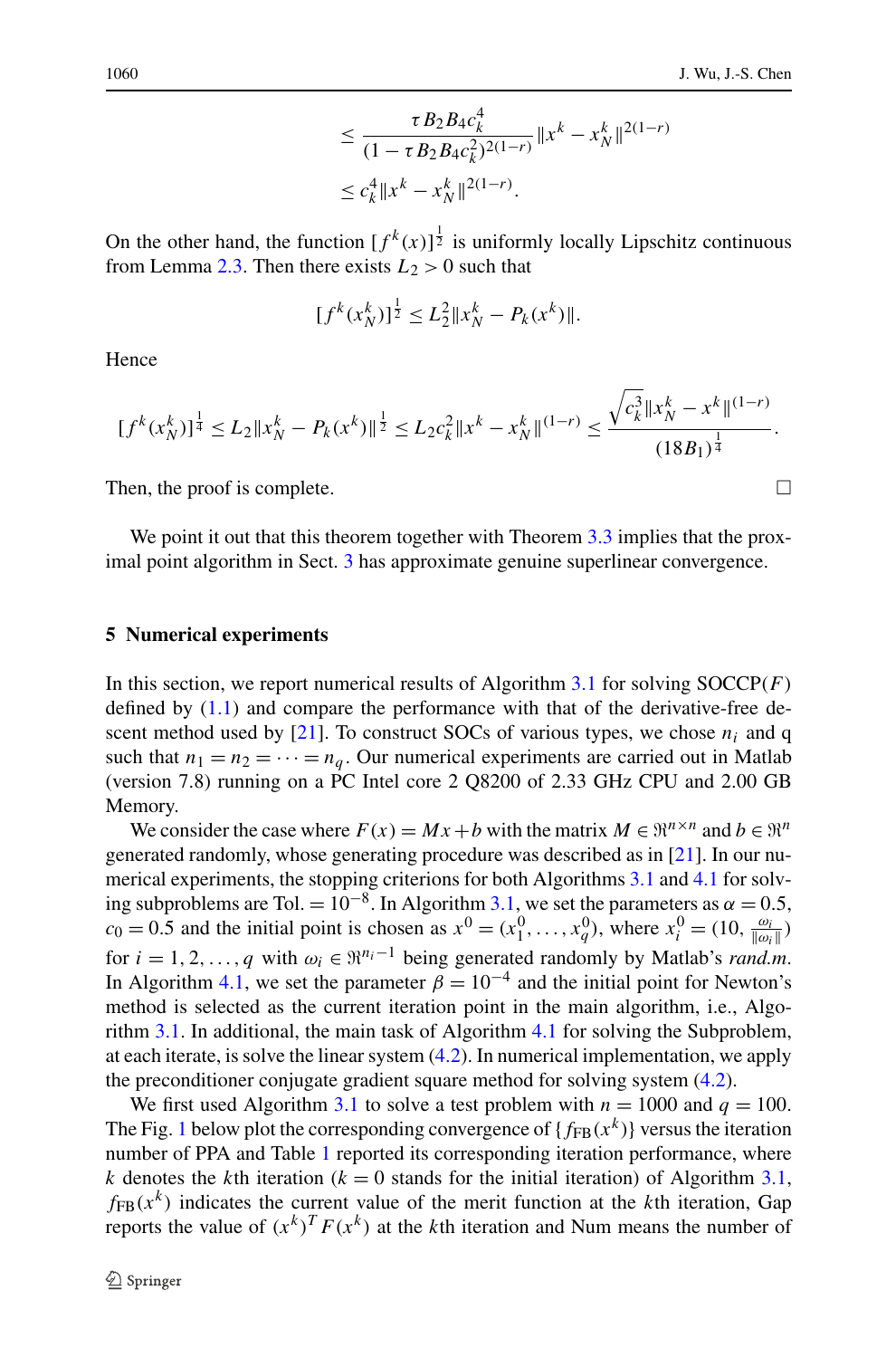<span id="page-24-0"></span>

<span id="page-24-1"></span>**Table 1** Iteration performance of affine monotone SOCCP

| $\boldsymbol{k}$ | $f_{\text{FB}}(x^k)$ | Gap         | Num            | k  | $f_{\text{FR}}(x^k)$ | Gap         | Num |
|------------------|----------------------|-------------|----------------|----|----------------------|-------------|-----|
| $\theta$         | $3.24e + 4$          | $1.21e+3$   |                |    | $3.49e+1$            | $1.18e + 1$ | 5   |
| 2                | $6.40e-1$            | $9.69e - 1$ | 3              | 3  | $3.62e - 2$          | $8.51e-1$   | 2   |
| $\overline{4}$   | $3.51e - 3$          | $3.11e-1$   | $\overline{c}$ | 5  | $6.65e - 4$          | $8.19e - 2$ | 2   |
| 6                | $2.36e - 4$          | $3.19e - 2$ |                | 7  | $8.01e - 5$          | $1.96e - 2$ | 1   |
| 8                | $1.74e - 5$          | $5.67e - 3$ |                | 9  | $2.65e - 6$          | $2.51e - 3$ | 1   |
| 10               | $3.61e - 7$          | $2.11e-3$   |                | 11 | $3.24e - 8$          | $5.48e - 4$ |     |
| 12               | $1.65e - 9$          | $4.80e - 5$ |                |    |                      |             |     |

Newton steps needed in Algorithm [4.1](#page-12-2) at the *k*th iteration. From Table [1](#page-24-1), we see that only a single Newton step of generalized Newton method can generate the point with the desired accuracy, which coincides with the analysis in Sect. [4](#page-12-0).

To further test how the performance of Algorithm [3.1](#page-10-0) varies with the structure of  $K$  and the total dimension, we used Algorithm [3.1](#page-10-0) to solve several test problems with different *n* and *q*. Also, we compared the numerical performance of the group of test problems when  $n = 1000$  and  $q = 100$  with that of the derivative-free descent method used by [\[21](#page-26-0)]. The numerical results were reported in Tables [2](#page-25-3) and [3](#page-25-4), where  $f_{FB}(x^*),$ Gap, NF, Time, stand for, respectively, the merit function value at the final iteration, the value of  $|(x^*)^T F(x^*)|$  at the final iteration, the number of function evaluations of *f*FB, the total CPU time in second. From Tables [2](#page-25-3) and [3](#page-25-4), we see that when *n* is fixed, Algorithm [3.1](#page-10-0) requires less function evaluations and CUP time for those problems with larger *q*. Moreover, Algorithm [3.1](#page-10-0) is superior to the derivative-free descent method in terms of the number of function evaluations and CPU time for the test problems with  $n = 1000$  and  $q = 100$ .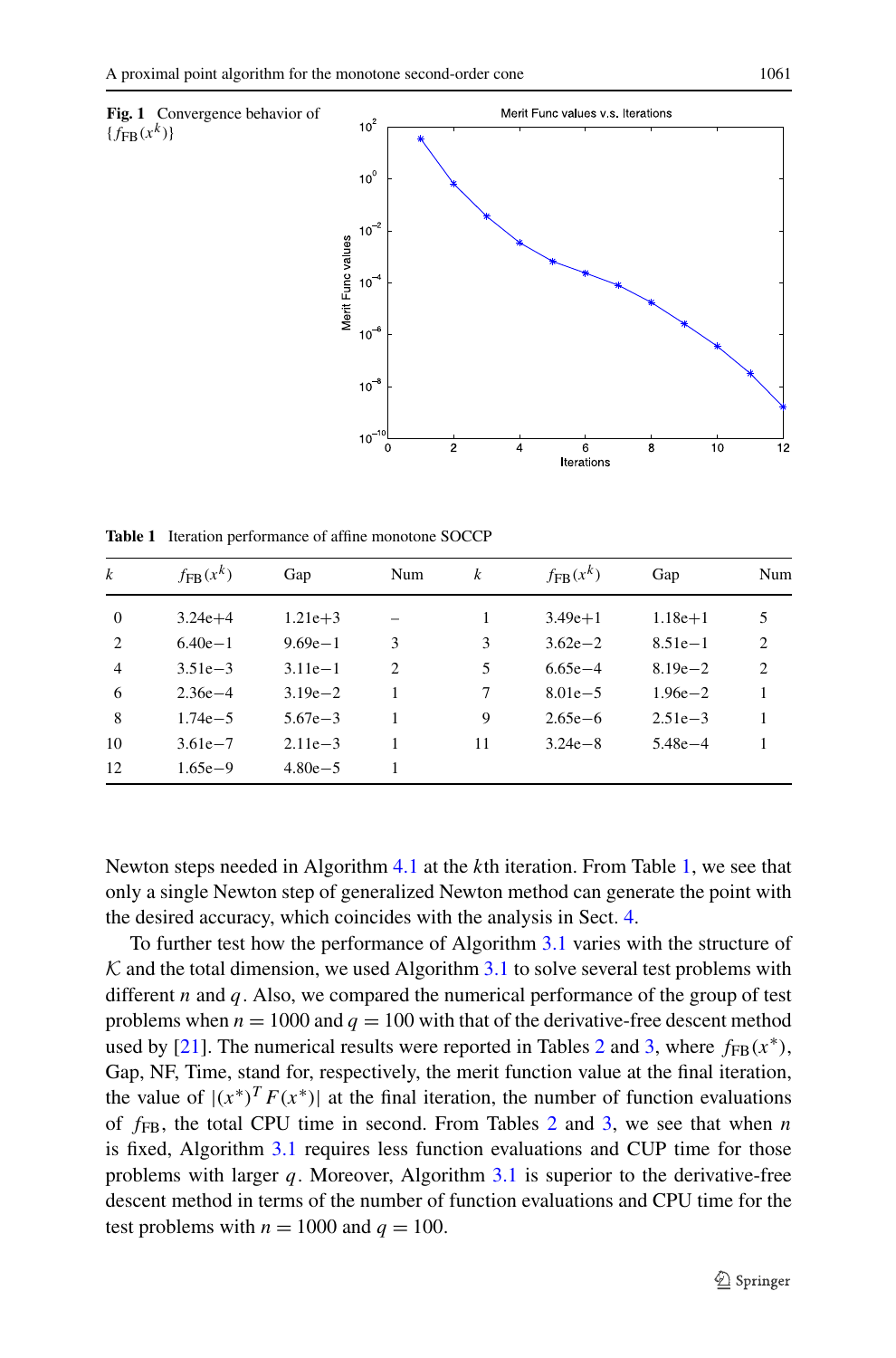<span id="page-25-4"></span><span id="page-25-3"></span>

| <b>Table 2</b> Numerical results for<br>affine monotone SOCCPs | n    | q   | $fFB(x^*)$   | Gap         | NF  | Time  |  |
|----------------------------------------------------------------|------|-----|--------------|-------------|-----|-------|--|
|                                                                | 1000 | 100 | $4.89e - 10$ | $8.64e - 5$ | 65  | 21.1  |  |
|                                                                | 1000 | 20  | $5.29e - 9$  | $2.69e - 4$ | 97  | 46.5  |  |
|                                                                | 1000 | 10  | $1.59e - 9$  | $5.52e - 4$ | 124 | 89.5  |  |
|                                                                | 2000 | 100 | $8.98e - 9$  | $2.68e - 4$ | 73  | 166.2 |  |
|                                                                | 2000 | 50  | $6.67e - 9$  | $2.77e - 4$ | 101 | 338.4 |  |
|                                                                | 2000 | 20  | $6.41e-9$    | $8.37e - 4$ | 160 | 809.1 |  |
|                                                                | 3000 | 100 | $1.24e - 9$  | $3.53e-4$   | 87  | 702.8 |  |
|                                                                |      |     |              |             |     |       |  |

**Table 3** Numerical comparisons for affine monotone SOCCPs with 100 SOCs

<span id="page-25-2"></span>

| Problem        | Algorithm $4.1$      |             |    |      | Derivative-free method |             |       |       |
|----------------|----------------------|-------------|----|------|------------------------|-------------|-------|-------|
|                | $f_{\text{FR}}(x^*)$ | Gap         | NF | Time | $f_{\text{FR}}(x^*)$   | Gap         | NF    | Time  |
| $\mathbf{1}$   | $4.68e - 9$          | $1.73e - 4$ | 60 | 8.5  | $9.99e - 9$            | $2.49e - 4$ | 19972 | 109.4 |
| 2              | $1.53e-9$            | $4.08e - 4$ | 59 | 8.7  | $9.99e - 9$            | $1.16e - 3$ | 29626 | 156.6 |
| 3              | $4.80e - 10$         | $1.54e - 4$ | 69 | 21.1 | $9.99e - 9$            | $5.82e - 4$ | 62084 | 323.8 |
| $\overline{4}$ | $1.76e - 9$          | $3.96e - 5$ | 67 | 18.4 | $9.99e - 9$            | $1.62e - 4$ | 70949 | 361.9 |
| 5              | $3.34e-9$            | $2.20e - 4$ | 68 | 18.4 | $9.99e - 9$            | $3.29e - 4$ | 79244 | 420.4 |

## **6 Conclusions**

The proximal point algorithm has nice theoretical convergence results under appropriate criteria for approximate solutions of subproblems. However, it is usually not easy to check those criteria. In this paper, we introduce PPA for solving monotone SOCCP and construct a practical approximation criterion. Moreover, we adopt the generalized Newton method to solve subproblems and show that only one Newton step is eventually needed to obtain an approximation solution of the subproblem that approximately satisfies the criterion. Our work, though is motivated by that of Yamashita and Fukushima for solving NCP, is not a direct extension from NCP to SOCCP as many results that are easy to achieve for NCP are no longer hold for SOCCP. For example, it is easy to derive a global error bound for NCP from Fischer-Burmeister function, but this is not true for SOCCP. Besides, the nonsingularity of complementarity function and the boundedness of its inverse are much more difficult to be verified in SOCCP case than in NCP case.

<span id="page-25-1"></span><span id="page-25-0"></span>**Acknowledgements** The authors thank the referees for their careful reading of the paper and helpful suggestions.

## **References**

- 1. Alizadeh, F., Goldfarb, D.: Second-order cone programming. Math. Program. **95**, 3–51 (2003)
- 2. Andersen, E.D., Roos, C., Terlaky, T.: On implementing a primal-dual interior-point method for conic quadratic optimization. Math. Program. **95**, 249–277 (2003)